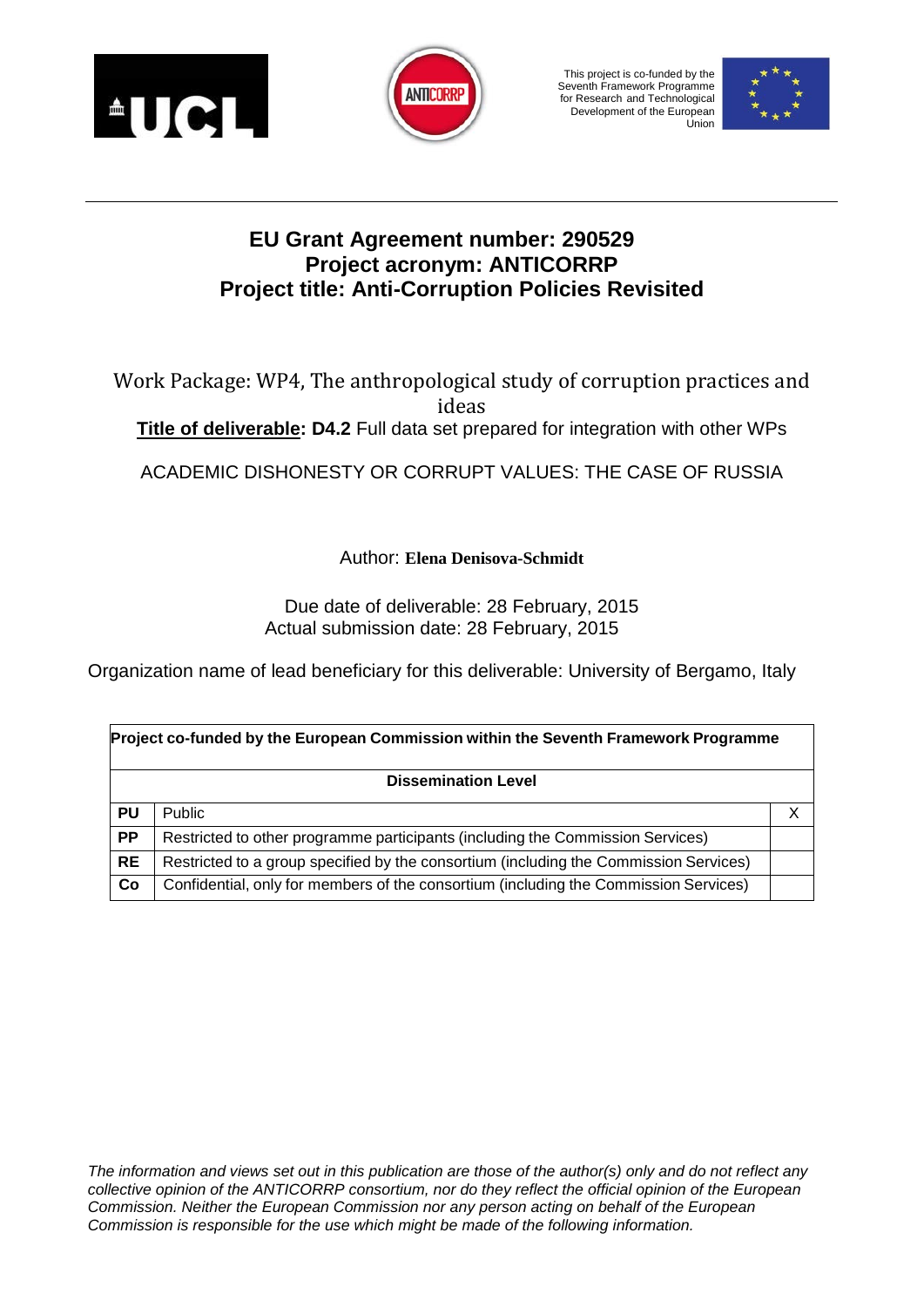[elena.denisova-schmidt@unisg.ch](mailto:elena.denisova-schmidt@unisg.ch)

# **Academic Dishonesty or Corrupt Values: the Case of Russia**

# **1. Introduction**

Academic corruption in Russia is extensively spread; it is not an isolated phenomenon. Rather, academic corruption is tightly embedded into the general corruption in society: in politics, business, and in everyday life. This paper illustrates some common types of cheating and corruption as well as the motives of the involved actors for applying, accepting, ignoring and/or pretending to ignore these activities.

Why is corruption in higher education so prevalent? The improper dependences of all the involved actors might it possible. Compared to people without a university education, graduates have better chances on the job market. Some university lecturers might expect bribes in order to return the investments they have made into their own studies. Other university lecturers might water down their requirements and try to be more tolerant, especially to students who are looking for a formal certificate rather than for an education, or who might need to have more time for other activities. If university administrators would receive the same budget from the state, the reduction of staff and lecturers would be not necessary.

Why are studies on corruption in education so important? Younger generations are expected to make changes rather than continuing the old systems. During their studies, young people complete their socialization by acquiring, among other things, more techniques of corrupt behavior and a tolerance for corruption. In Russia more than 80% of all young people go on to university and almost all of them finish it. Over the next decades, the spread of corruption in the country might be forecast. This might be very destructive, both on the short-term and the long-term perspectives. The consequences for academia, business and society might be dire.

### **2. State of Research**

Studies on corruption in education prior to the 1990s were relatively few in number and typically described specific phenomena, such as admissions through personal connections (*blat*) (Ledeneva 1998). Since the late 1990s, studies on corruption in this sector have increased and tend to focus on one of two areas: university admission or teaching at the undergraduate and graduate levels, including advanced degrees such as the *kandidatskaia* (~ Ph.D.) and *doktorskaia* (~ Habilitation).

### **2.1 University Admission**

The university admissions process has been one of the most problematic issues in higher education in terms of corruption. Until 2009, all universities in Russia held their own entrance examinations for admission. The level of corruption in this area was the highest of all kinds of corruption in education: by 2004, it had reached 10.7 billion rubles (~ USD 455 million) per year (cf. Galitskii & Levin 2004b). In order to solve this problem, university admission is now granted on the basis of the *EGE[1](#page-1-0)* – tests that serve as both school finals and university entrance examinations. The *EGE* gives potential students the opportunity to apply to several universities simultaneously, which had not been possible before. With the *EGE* replacing previous entrance examinations, there is no longer a need to visit a university during the application process and spend a few weeks on campus − expenditures that not all families could afford (cf. Denisova-Schmidt & Leontyeva 2014).

<span id="page-1-0"></span><sup>1</sup> *EGE - Edinyi Gosudarstvennyi Eksamen* (Engl.: Unified State Exam).  $\overline{a}$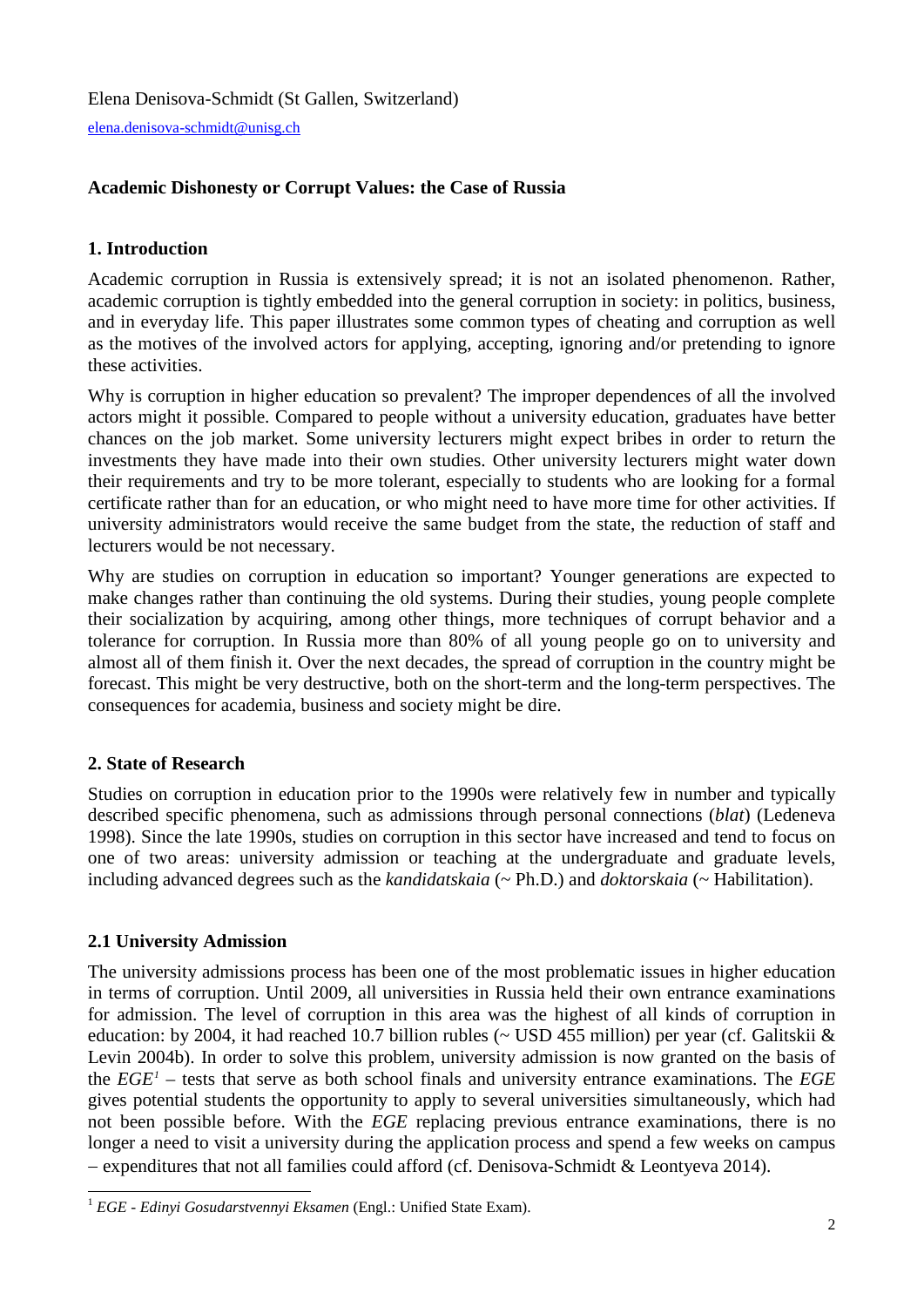Now, however, corruption has moved to a large extent from the universities to the structures responsible for conducting these examinations and includes, for example, disseminating exam questions before the examination, using mobile phones (for internet searches or SMS) or receiving help from the on-site proctors (Rimskii 2011a, 2011b, Klein 2011, Denisova-Schmidt & Leontyeva 2012b, 2012c, Osipian 2013b).

### **2.2 University education at the undergraduate and graduate levels, including advanced degrees**

Studies on these levels describe different cheating techniques: copying off or using paper ponies during exams or tests, downloading papers from the internet and submitting them as the student's own, purchasing papers from special agencies, or giving a professor fraudulent or misleading excuses for poor academic performance and asking for preferential treatment (Figure 1).



Figure 1: Cheating at Universities: Possible Techniques (Denisova-Schmidt and Leontyeva 2012b)

Usually scholars talk about non-monetary corruption in cases where professors consciously accept gifts or services in exchange for certain marks or preferential treatment, or monetary corruption where professors consciously accept money in exchange for certain marks or preferential treatment (Galitskii & Levin 2004a, 2004b, 2004c, Leontyeva 2004, Titaev 2005, Fedorenko 2005, Sivak 2006, Leontyeva 2006, Shmakov 2007, Latova & Latov 2007, Galitskii & Levin 2008, Leontyeva 2008a, 2008b, 2008c, 2009b, 2010a, 2010b, 2010c, 2011, 2013, Oleinik 2012, Osipian 2012b, 2012c, 2012d, 2012e, Denisova-Schmidt & Leontyeva 2013b). Some researchers argue that there is even 'academic collusion': situations in which students cheat and professors act as though they do not notice these activities (Titaev 2012). Other scholars have shown that people with higher education degrees are more prone to corruption (Rimskii 2010) (Figure 2).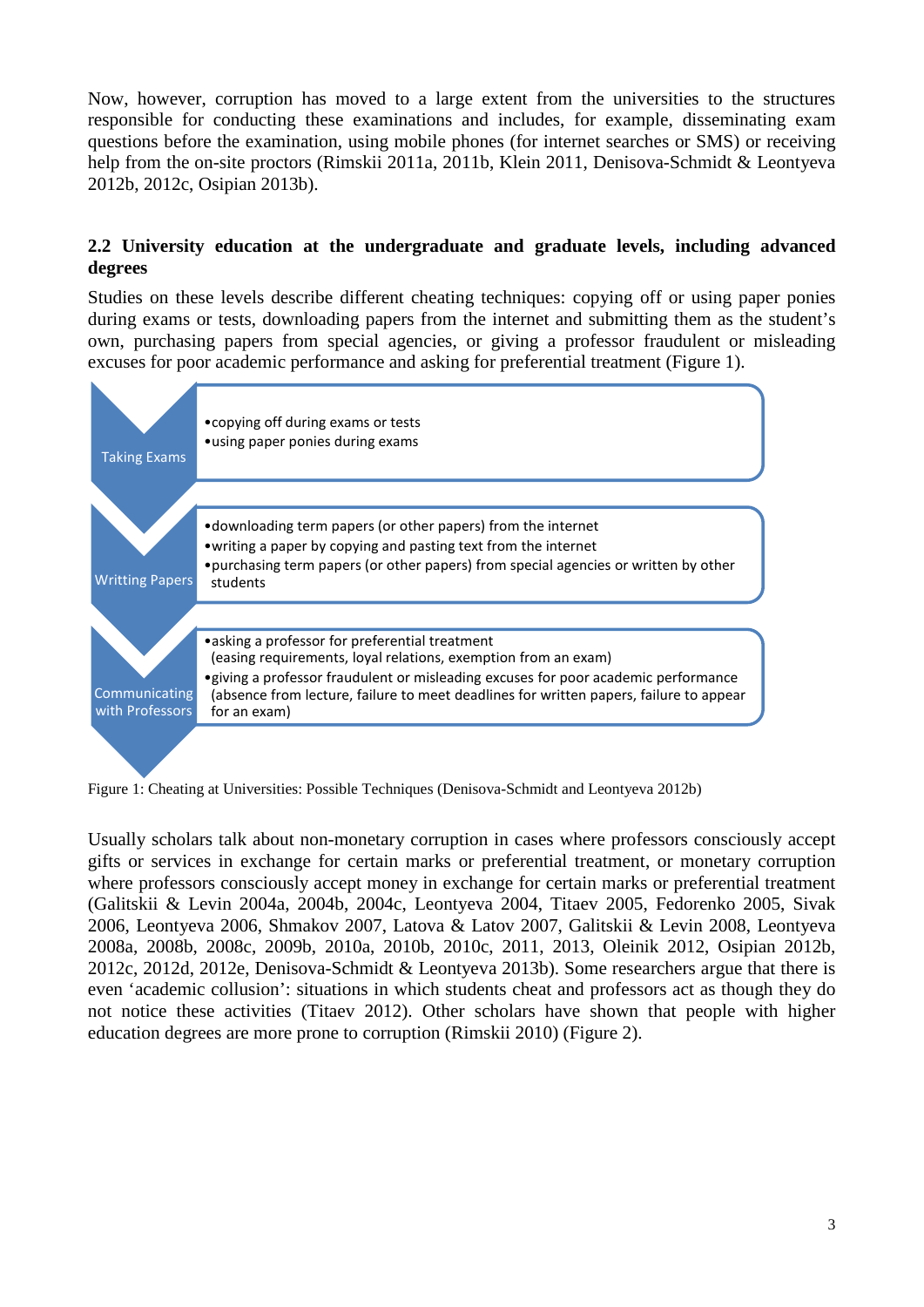| Academic<br><b>Dishonesty</b> | •Students cheat; professors do not notice.            |  |  |  |  |
|-------------------------------|-------------------------------------------------------|--|--|--|--|
| <b>Academic Collusion</b>     | •Students cheat; professors pretend not to notice.    |  |  |  |  |
| Non-monetary                  | • Professors consciously accept gifts or services in  |  |  |  |  |
| <b>Corruption</b>             | exchange for certain marks or preferential treatment. |  |  |  |  |
| Monetary                      | • Professors consciously accept money in exchange for |  |  |  |  |
| <b>Corruption</b>             | certain marks or preferential treatment.              |  |  |  |  |

Figure 2: Academic Dishonesty vs. Academic Corruption (Denisova-Schmidt, 2013)

Research on corruption in advanced degree programs such as the *kandidatskaia* (~ Ph.D.) and *doktorskaia* (~ Habilitation) covers ghostwriting, plagiarism, and various machinations at the defense, including fraud and bribes (Kalinyllin 2006, Osipian 2012a).

### **2.3 Other Studies**

There have also been a few studies covering informal practices in recruitment and career promotion at universities (cf. Kastouéva-Jean 2013) as well as examining the activities of state foundations that support research at universities (cf. Graham & Dezhina 2008).

Empirical studies on corruption in higher education are rare, however, especially after the Igor Groshev case in 2008. Groshev, a Russian scholar, conducted his empirical investigation into the sources and roots of corruption at one Russian university. He published his study outcomes without naming any actors or institutions. His employer, the Juridical Institute in Tiumen', recognized itself in the study, however, and dismissed Groshev from his academic position. Moreover, Groshev was forced by the local court to disprove his previous results.

Empirical studies bring more valuable results, however, and they therefore remain a 'danger' for the researchers involved in those studies. The reasons for this are twofold: Not only might researchers be considered 'whistleblowers' by the institutions with which they are affiliated, but they also might be offenders themselves, and might be involved in corrupt actions actively (as actors) or passively (as observers).

### **3. Empirical Data**

The empirical examples presented here are based on two different data sets.

The first data set was collected between 2008 and 2012 and includes expert interviews (n=52), questionnaires (=485), participant observation and document analysis. This set had been partly published in Leontyeva (2009c) and Leontyeva (2010c).

The second data set was collected between 2012 and 2013 and includes expert interviews  $(n=23)$ , focus groups  $(n=7)$ , questionnaires  $(=463)$ . The pilot study and the initial results of the focus groups were published in Denisova-Schmidt/Leontyeva (2012) and Denisova-Schmidt (2013) respectively. The sample includes only those subjects who were studying on site at state universities in three main subject areas: economics, the humanities and engineering, representing the majority of all students. The students were drawn from selected universities in Khabarovsk, a major Russian city located in the Far East with a population of more than 600,000. Khabarovsk is home to 22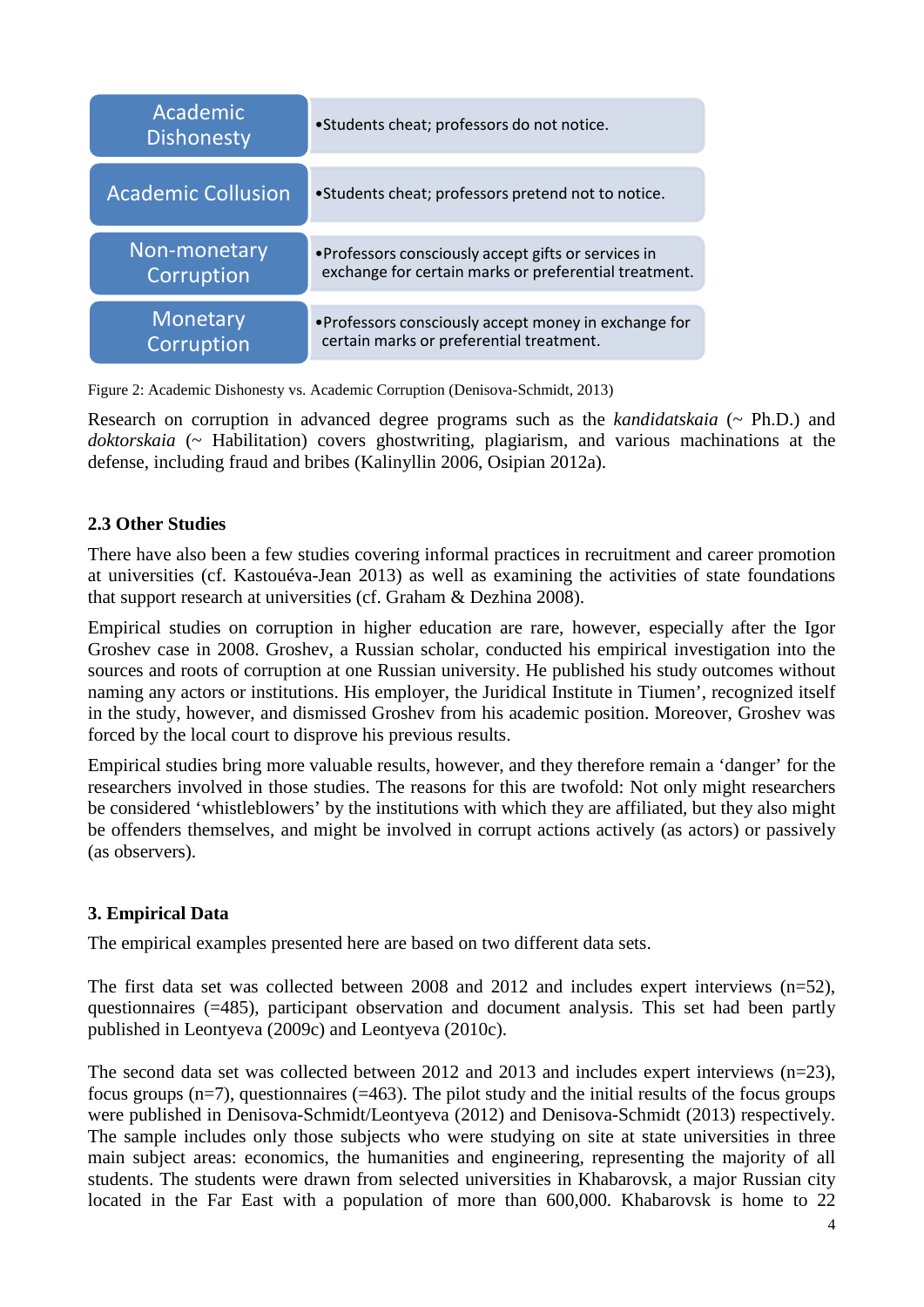universities, and empirical research was conducted at four of them – two humanities and two technical institutions – in order to avoid subject-based peculiarities. These universities are among the better average universities; hence the results of this study are more meaningful for observing the tendencies of the Russian educational system in general.

463 persons participated in the survey: 314 respondents were first-year students and 149 respondents were in their fifth years. The first-year students were approximately 17 years of age, while the fifth-year students were around 21. Both genders were represented almost equally among the first-year students, while the majority of the last-year students was female: (figure 3 and figure 4):



It should be mentioned that it was challenging to conduct this particular survey. Some of the universities in the city are in the process of merging with other schools, while other universities were no longer in operation. Often, university administrations do not welcome any such empirical surveys, as they are afraid of covert inspections. Access to students was granted through a few professors who are agreed to participate by allowing entire groups of their students to fill out questionnaires.

# **4. Russian Universities: Insider Perspectives**

Russia has a large number of universities: in the 2012-13 academic year, there were 1,046 universities in Russia, including 609 state and 437 private schools,  $2$  plus more than 1,600 regional branches (cf. Androushchak and Yudkevich 2012). All of these universities are different from one another. Forty of them might be considered elite. This list includes 29 National Research Universities and 9 Federal Universities, as well as Moscow State University and Saint Petersburg State University, which have a special status as unique science and education complexes and the oldest universities in the country (cf. Denisova-Schmidt and Leontyeva 2013) (s. Appendix 2). All of these universities receive priority financing from the state. Moreover, in July 2013, 15 out of 40 universities were selected by the Ministry of Education and Science as prospective universities for entering the world rankings. The goal of this initiative is to reach the highest possible positions: at least five Russian universities should enter the top 100 and at least 15 should be in the top 200 by 2020. Nine billion rubles (~275 million USD) has been allocated for the development of the international competitiveness of the selected universities.

This paper does not include the elite universities; rather, it describes the situation at the good, average universities in the country, which comprise the majority of all schools, making the results

<span id="page-4-0"></span><sup>&</sup>lt;sup>2</sup> Federal State Statistics Service (Rosstat). http://www.gks.ru/wps/wcm/connect/rosstat\_main/rosstat/ru/statistics/population/education/#, *accessed* 3 January 2014.  $\overline{2}$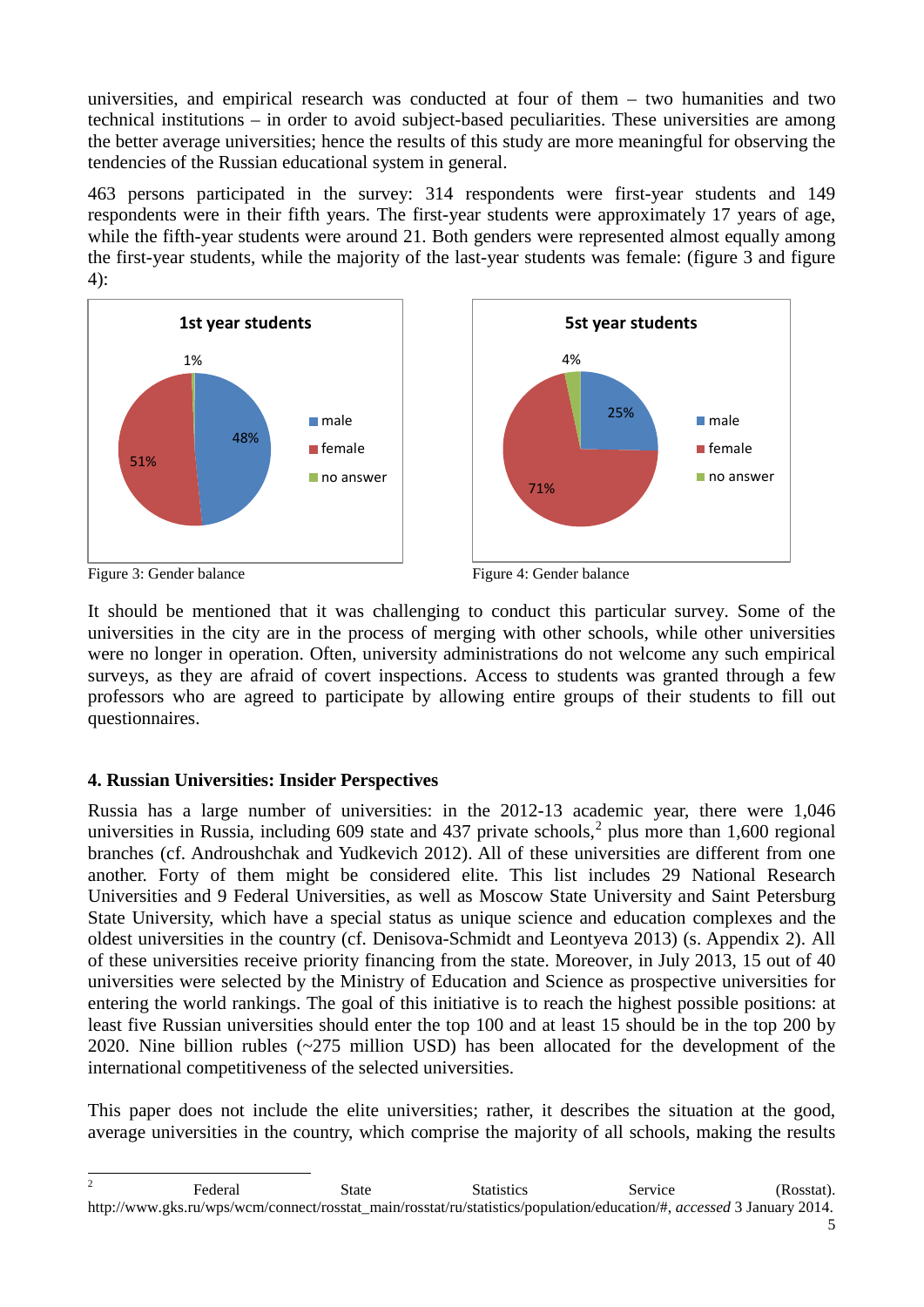#### of the project more representative.

#### **4.1 The university administration's perspective**

University administrations are urged to provide a high quality of service, but at the same time, they need to keep the number of students high in order to receive state financing<sup>[3](#page-5-0)</sup> and increase the amount of income from student tuition and fees, or the existence of the universities might be threatened<sup>[4](#page-5-1)</sup>. The current demographic crisis makes the fight between universities for almost every student very competitive. Often university administrations pressure professors to water down their course requirements by adapting them to the students' actual level of knowledge and to be more tolerant with the students who pay high fees<sup>[5](#page-5-2)</sup>.

We've got very lower-achieving students. Only two or three students from a group can master the entire course according to GOST. That's why we are pretty oriented on an average student. We lower the bar down to earth. As for my subject, at least they can take primitive actions to continue on other subjects, such as Mechanics of Materials or Machine elements, and they pass.

(woman, associate professor, engineering).

Once I kicked out two swine who took me and other students from our work at classes. I told them to go to the Dean's office, explain the reason for their kicking out and not return without Dean's permission. I know they are afraid of Z [the surname of the dean] and wanted to calm them in such a way. Sometime later they returned with the permission. Then I met Z in the corridor and he told me: 'Don't do that again; you should understand that we have no right to kick out fee students'.

(woman, associate professor, humanities).

#### **4.2 The professors' perspective**

-

On the one hand, professors should educate their students at a high level; on the other hand, they are often overburdened and underpaid. Those who do not yet have a doctorate receive a very low salary. A newly hired instructor can earn about 8,000 rubles  $\sim 260 \text{ USD}^6$  $\sim 260 \text{ USD}^6$  $\sim 260 \text{ USD}^6$  per month in Russia, which is not enough for a living. In addition, Russian professors have to teach a lot: approximately 20 hours of classroom instruction per week, if they work a 100% course load, but many of them work 150% – about 30 contact hours – in order to survive. All of these hours require preparation and follow-up interactions with the students. Often professors have many additional administrative duties and suffer from inadequate working conditions. Thus, they might be more or less inclined to find 'easier' ways to work, such as by ignoring cheating and plagiarism. Moreover, professors have to adhere to federal educational standards, which are sometimes very difficult to follow.

It's very difficult and even physically impossible to complete the academic program on my subject [Theory of Mechanics]. Besides we don't read some lectures from the academic program, because it's impossible to master the entire course according to GOST during the time planned by the curriculum.

(woman, associate professor, engineering).

The academic program is really not ideal; it's the same as for the Faculty of Philosophy but we have less time to master it. We are to master the History of Philosophy, both Russian and Asian, a period of 2,500 years, in 15 lessons. They must learn a fistful of dates, names and terms. It is overwhelming for an

<span id="page-5-0"></span><sup>3</sup> The budget for public universities is completely dependent on the number of students; this principle is called '*Den'gi idut za studentom*' (Engl.: 'Money follows the student'). If a university expels one of its students, it must reimburse the state.

<span id="page-5-1"></span><sup>&</sup>lt;sup>4</sup>At private universities, nearly 100% of the funding is dependent on student fees. At public universities, approximately 50% of the funding comes from student fees and 50% from state support.<br><sup>5</sup> There are two different groups of students in Russia: 'budgetary' students, who have their tuitions paid by the state,

<span id="page-5-2"></span>and 'non-budgetary' students, who pay their own tuitions. 'Budgetary' students receive a scholarship from the state depending on their performance.

<span id="page-5-3"></span> $6$  Not including additional bonuses. Altbach et al. (2012) give the following average monthly salaries: lecturer: 433 USD, senior lecturer: 476 USD, associate professor: 650 USD, professor: 910 USD.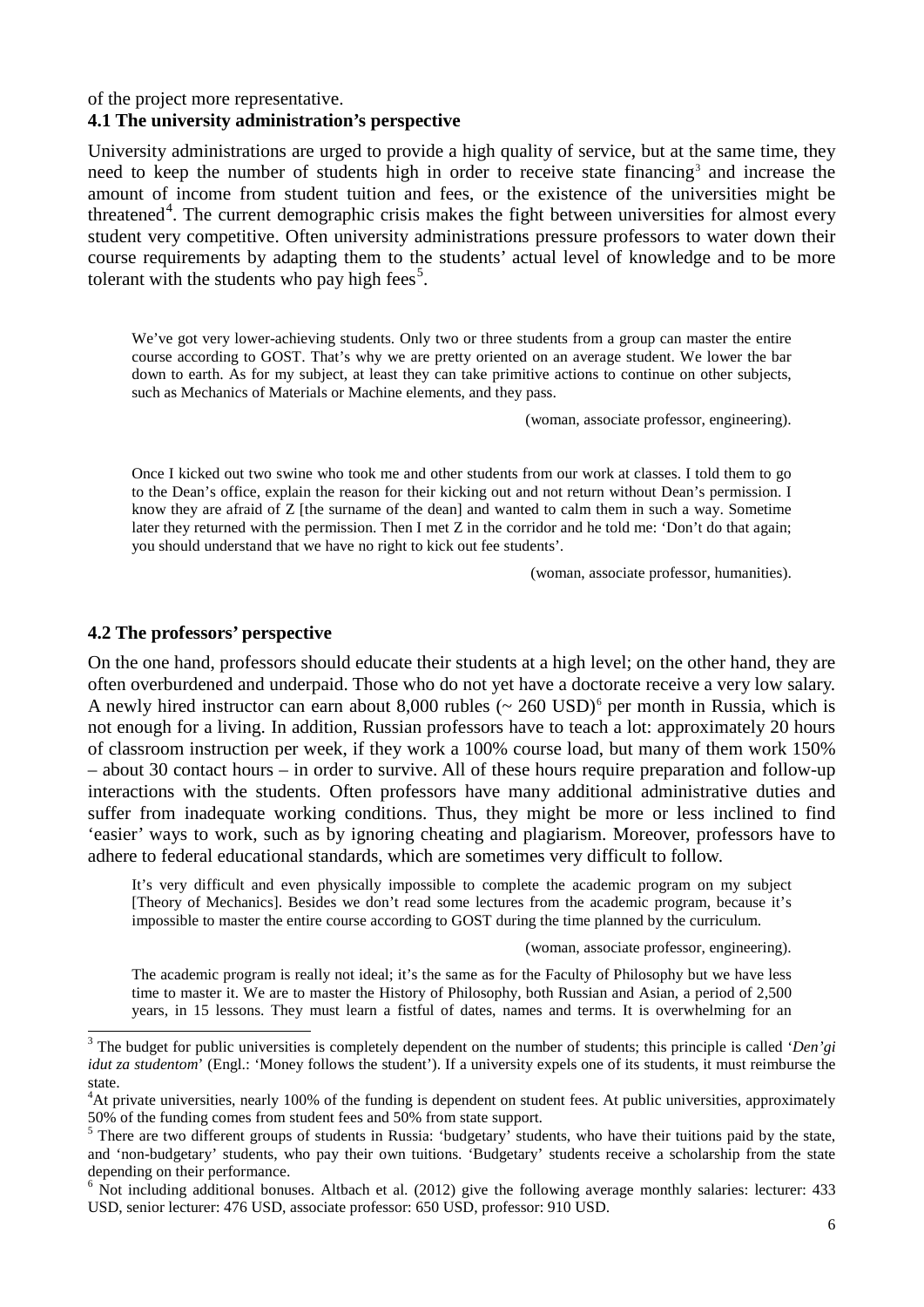ordinary student. I can just drill in definitions and categories, but it's not interesting and can cause nothing but rejection. If you want to kindle the students' interest, you should skip some lectures and pay more attention to other topics to have enough time to explain something to students.

(woman, associate professor, humanities).

The other peculiarity of many Russian universities is that the majority of them recruit new lecturers from the graduates of the same university (cf. Sivak and and Yudkevich 2008). In 2009, for example, 90% of all lecturers at the National University of Science and Technology 'MISIS' (MISIS) were graduates of that institution (Kastouéva-Jean 2013).

#### **4.3 The students' perspective**

Many students tend to choose university study only for the purpose of getting a diploma and not for such traditional motives as the desire for education and qualifications. This is because university study seems to be the only option for securing a professional future in Russia today (Denisova-Schmidt and Leontyeva 2012b). According to current statistics, about 80% of Russian secondary school graduates went on to attend universities in the fall of 2013.

In the 2012-13 academic year, there were about 7 million students enrolled in the Russian higher education system; 46% were in full-time programs, 1% were part-time students and 53% were studied in distance-learning programs (Figure 5). The majority of all students  $-85%$  – were at public schools (Figure  $6$ )<sup>[7](#page-6-0)</sup>.







Between 2003 and 2008, the number of new university students in Russia even exceeded the number of school graduates. Certainly not all of these students are fully prepared for universitylevel studies, so they are 'forced' to try to find alternative solutions to get their marks – sometimes by bending or even breaking the rules. In many cases, students have doubts about the content of their education in general as well as the didactical competencies of some of their professors<sup>[8](#page-6-1)</sup>, with the result that students do not want to spend their time and energy doing things that will not be required on the job market.

This initial situation, in which:

-

the number of students and the amount of their fees almost fully determine the existence of the universities;

<span id="page-6-0"></span> $^7$  [http://www.gks.ru/free\\_doc/new\\_site/population/obraz/vp-obr1.htm](http://www.gks.ru/free_doc/new_site/population/obraz/vp-obr1.htm)

<span id="page-6-1"></span><sup>&</sup>lt;sup>8</sup> Students have reported some professors coming to class with concepts for their lectures downloaded from internet. Students are often expected only to write everything down. Some professors even come to class and read their own notes back to the students. In this situation, a typical lecture, which lasts about 90 minutes, might look like a dictation (cf. Denisova-Schmidt 2013).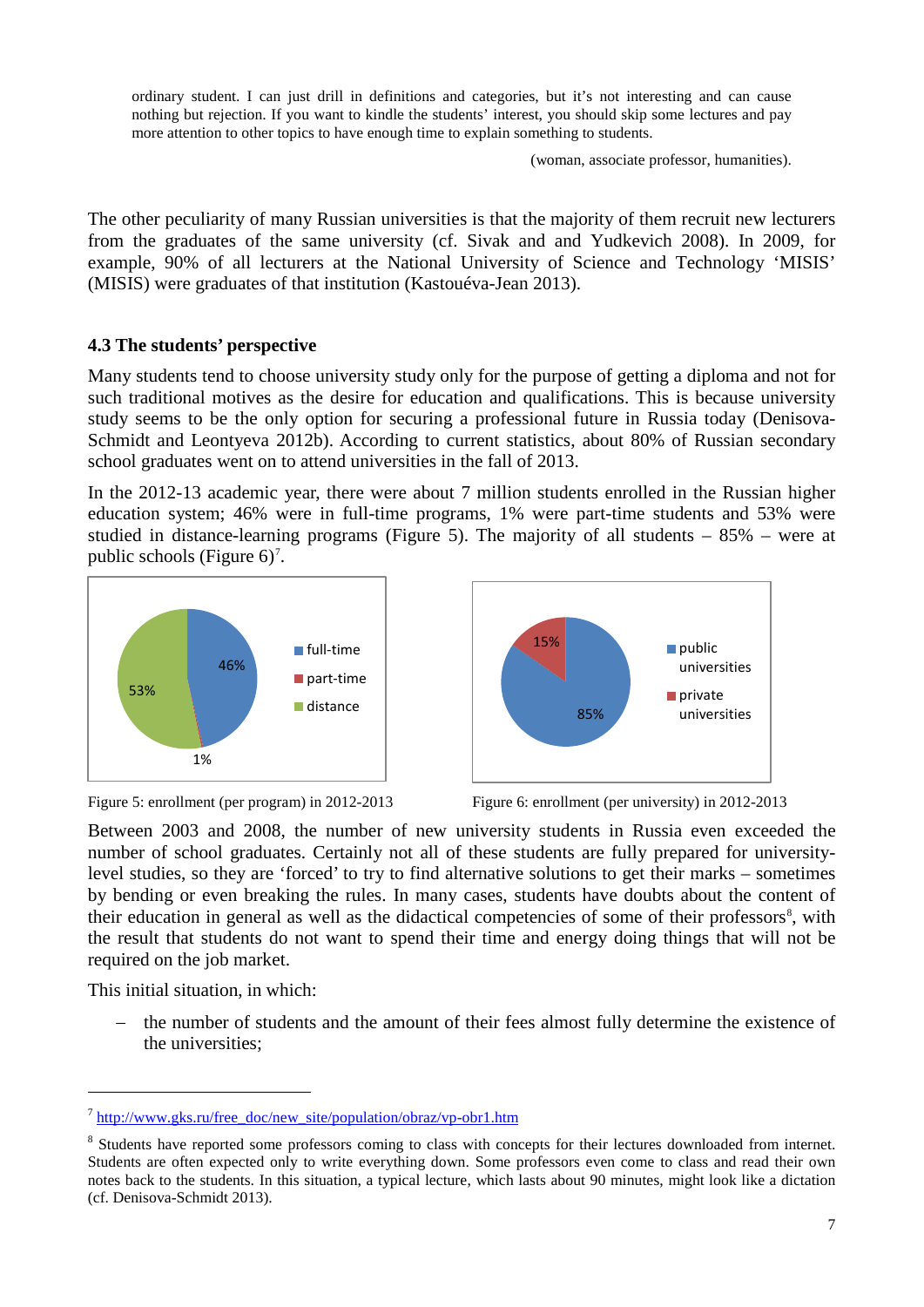- the faculty does not have a reasonable salary, good working conditions or freedom in teaching;
- − many students are more interested in formal certificates than in skills and competencies;

... promotes numerous conflicts of interest and opportunities for corruption in higher education. All of these factors lead to a general distrust of the educational system as a formal institution and to widespread doubt in the professional competence of the professors and the adequate preparedness of the students in particular (Figure 7).



Figure 7: The current situation at many Russian universities

# **5. Cheating Techniques**

### **5.1 University Admission**

There are two possible locations for cheating and corruption in the university admissions process: during the EGE or while applying to a university (Figure 8).



Figure 8: Places for cheating and corruption during the university admissions process

31% of the survey respondents observed some violations during the *EGE*: 14% of them observed these violations personally, while 16% referenced their relatives or friends (Figure 9). These violations include disseminating exam questions before the examination, using mobile phones (for internet searches or SMS), receiving help from the on-site proctors, and re-opening sealed test envelopes to correct mistakes.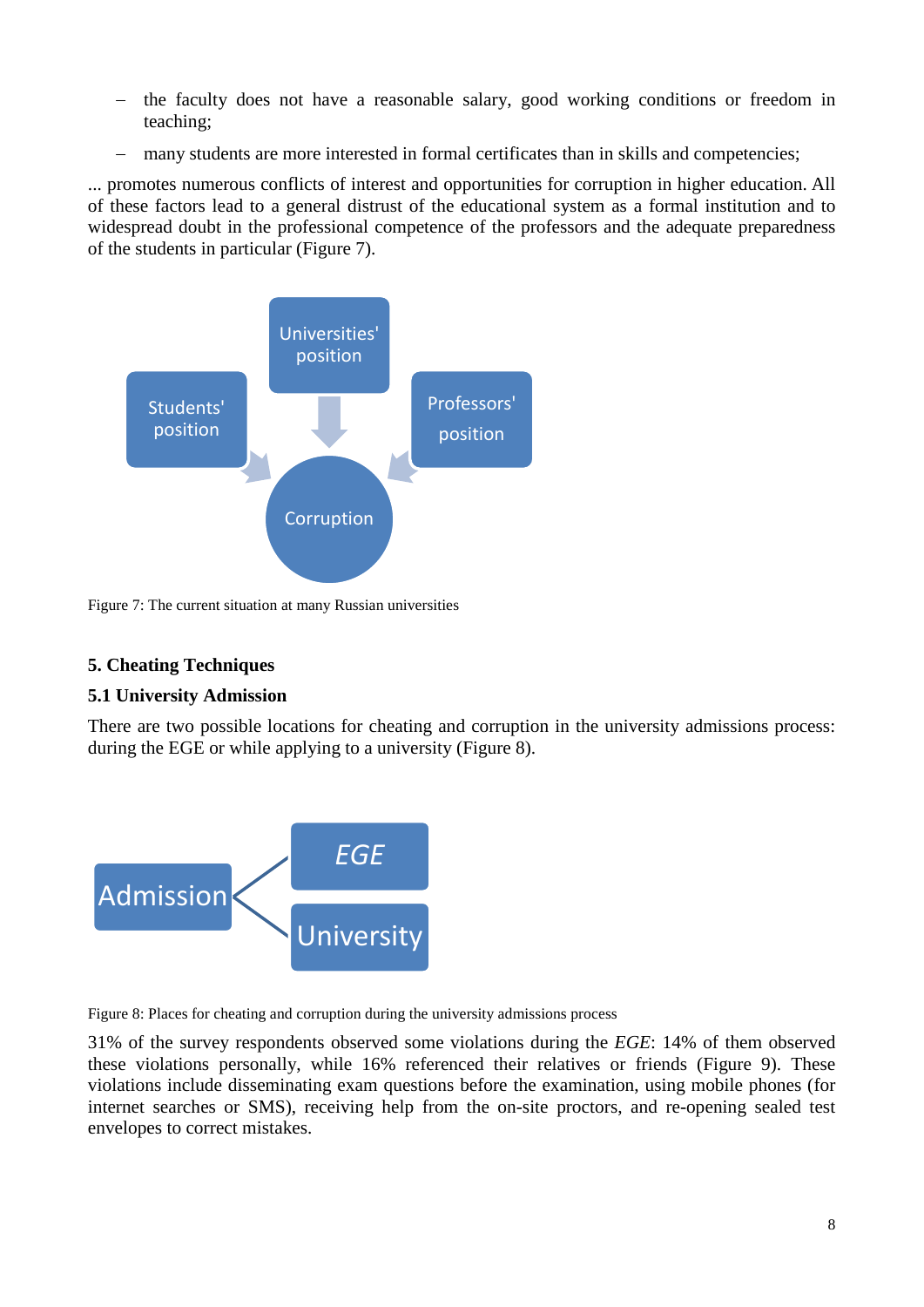





12% of the participants heard about other types of violations during the university admissions process from their friends and relatives and only 4% had any personal experiences with them. Those violations include bribes, for example, to gain admission on *bydzhetnoe mesto[9](#page-8-0)* , or preferential treatment, such as by a getting *celevoi dogovor[10](#page-8-1)* (Figure 10).

There are a few recent tendencies worth noting: The number of orphans, students with disabilities and students with diplomas for achievements in academic competitions (*olimpiady*) has increased significantly. Those three categories receive preferential treatment during the university admissions process. The approach here is selective, however: one respondent mentioned that a real orphan was not considered and other students complained that not all results of *olympiady* were counted.

Nevertheless, the introduction of the *EGE* was a very important step, which allowed the mobility of students, for example, to increase significantly. The results of the sample show that there were more students coming from small towns and villages (locations with fewer than 50,000 inhabitants) in 2013-14 than 2009-10 (Figure 11a and Figure 11b): 70% from enrolled students were not originally from Khabarovsk, while among the current almost graduates only 62%.



11% 13%

Figure 11a: Geographic distribution Figure 11b: Geographic distribution



8%

30%

38%

■ more than 500,000 **n**more than 100,000 ■ more than 50,000 less than 50,000 no answer

**5-th-year students**

<sup>9</sup> *Bydzhetnoe mesto –* (Engl.: budget place) – a place for a student paid for by the state. -

<span id="page-8-1"></span><span id="page-8-0"></span><sup>&</sup>lt;sup>10</sup> *Celevoi dogovor* – (Engl.: purpose contract) – a place for a student on preferential conditions.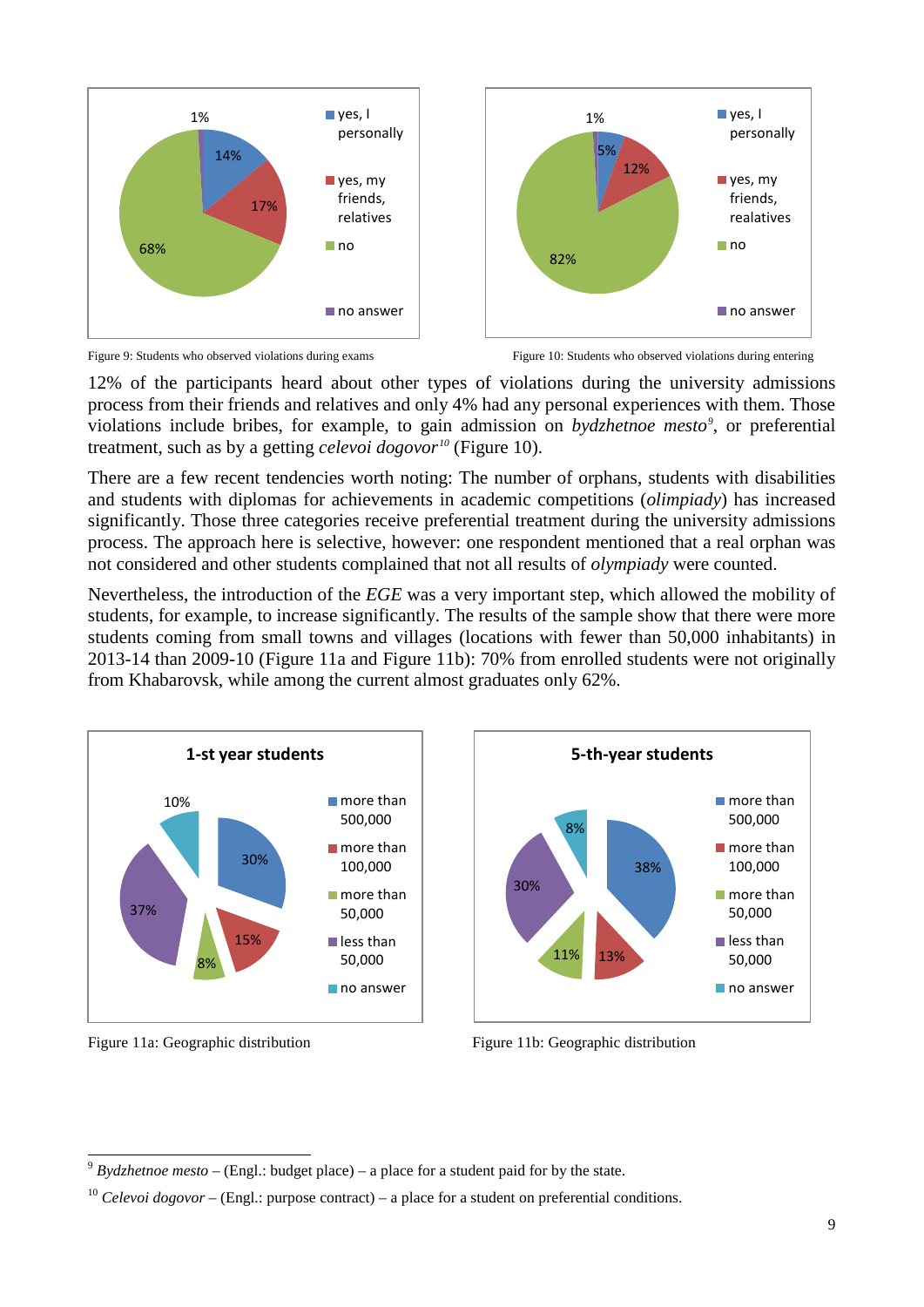# **5.2 Studying at University**

# **5.2.1 Copying or Cribbing**

Copying or cribbing is the most common way of 'passing' exams. Actually, most students learn this practice in school, and at universities they just 'improve' upon it. Tools for cheating might be divided into two large groups: 'traditional' and 'innovative'.

Traditional tools usually include paper ponies as well as textbooks and notes taken during lectures.<sup>[11](#page-9-0)</sup> A traditional 'pony' is a very small handwritten or typed sheet of paper that can be hidden in the palm of the hand or under clothes. Many publishers in Russia have found a market gap and produce these ponies for students, which can be taken in pieces and used during exams. Ponies for all subjects are available in almost every bookstore and on online shops. The use of textbooks and lecture notes is usually prohibited during exams. Students might be even asked to leave their bags and other belongings in the corner of an exam room, so that they can carry only a pen or a pencil to their desks. But if a professor leaves a room for a minute, students might take an advantage of this and consult their textbooks (Figure 12).



Figure 12: Paper Ponies for Russian History and for Marketing [\(www.ozon.ru\)](http://www.ozon.ru/)

Some of the more innovative tools also include two different ways of using mobile phones. For example, a student might get a help from an 'assistant' dictating the correct answers via a phone hidden under the student's hair. The assistant might get an SMS message with exam questions. Exam answers might be also loaded into the mobile phone in advance. Students only have to find an opportunity to use it. Some students might even adapt their bodies for cheating: nails, hands or legs[12](#page-9-1) might be inscribed with formulas, data and other important information. This kind of body art is exotic, however.

In spite of all this technological progress, paper ponies still remain the most popular cheating instrument among students.

In the most cases, professors see all of the traditional as well as the innovative and exotic tools that are used during their exams. Their reaction to this might differ: they might acknowledge it or not. If the professors acknowledge the cheating, they might lower the student's mark and/or ask additional questions. The reasons for not acknowledging vary: If a student worked very hard during a semester and attended all of the lectures, this small 'sin' might be forgiven. Some professors might even judge handwritten ponies positively, arguing that, by summarizing the course materials, the students have critically reflected upon the topic.

 $11$  Open book exams are not common in Russia. -

<span id="page-9-1"></span><span id="page-9-0"></span> $12$  Female students can use this method by wearing a skirt.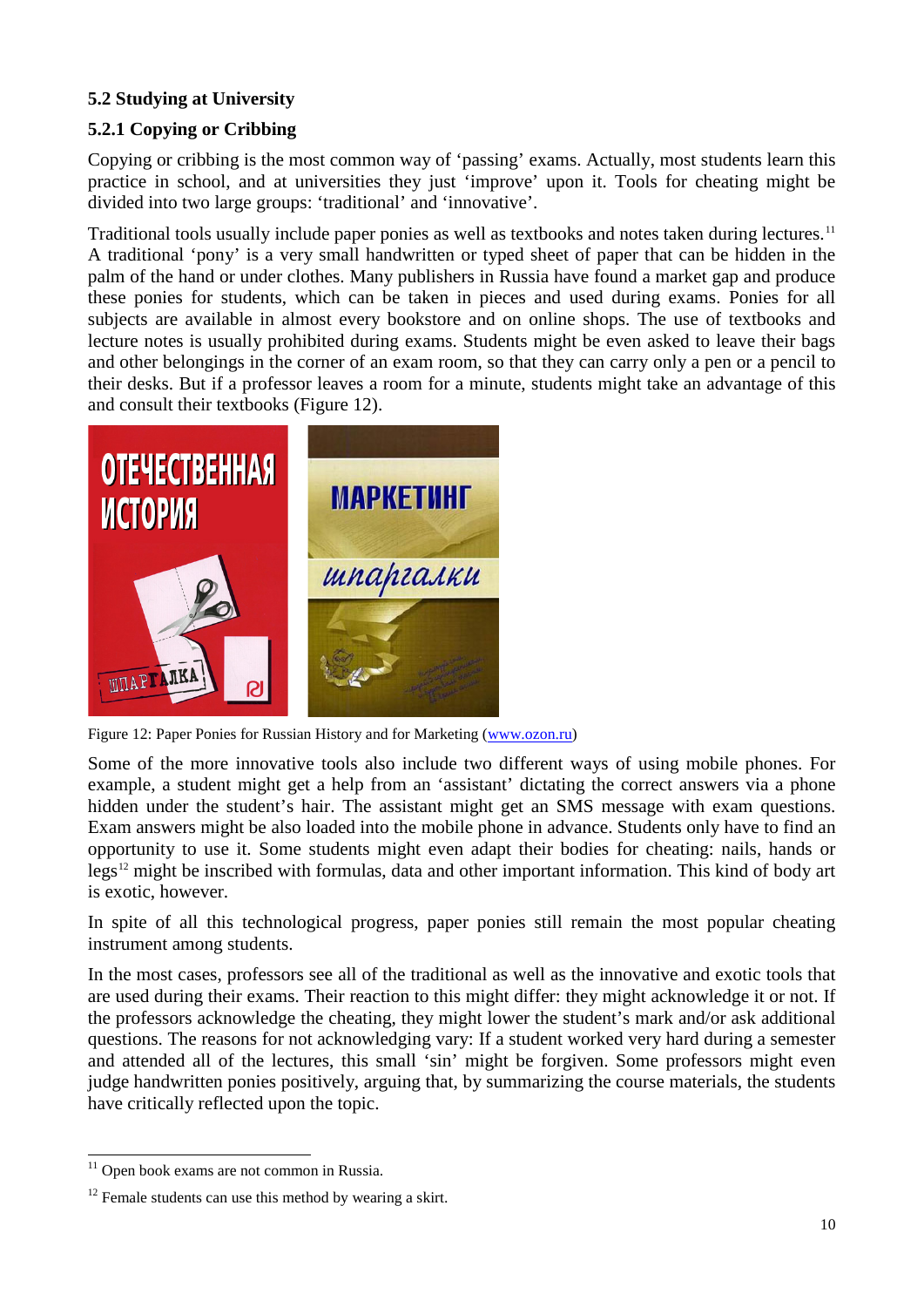In the survey, both first-year students and students near graduation were asked about the usage of paper ponies during exams: only 13% of freshmen and 5% of final-year students believed it to be unacceptable (Figure 13a and Figure 13b).





Figure 13a: Usage of ponies during exams Figure 13b: Usage of ponies during exams

### **5.2.2 Paper and Thesis Purchase**

Term papers, theses and take-home tests might be purchased. This also takes place in two different ways: papers might be downloaded from the internet or another person or an agency might do the job (Figure 14).



Figure 14: Ways of obtaining a paper

Two questions in the survey were about the students' attitude towards downloading term papers (or other papers) from the internet and purchasing term papers from special agencies and/or written by other students. The majority of the respondents considered downloading papers to be acceptable (64% of the first-year students and 74% of the students about to graduate), while purchasing papers seems to be less acceptable (41% of freshmen and 43% of final-year students) (Figure 15a, 15b and Figure 16a, 16b).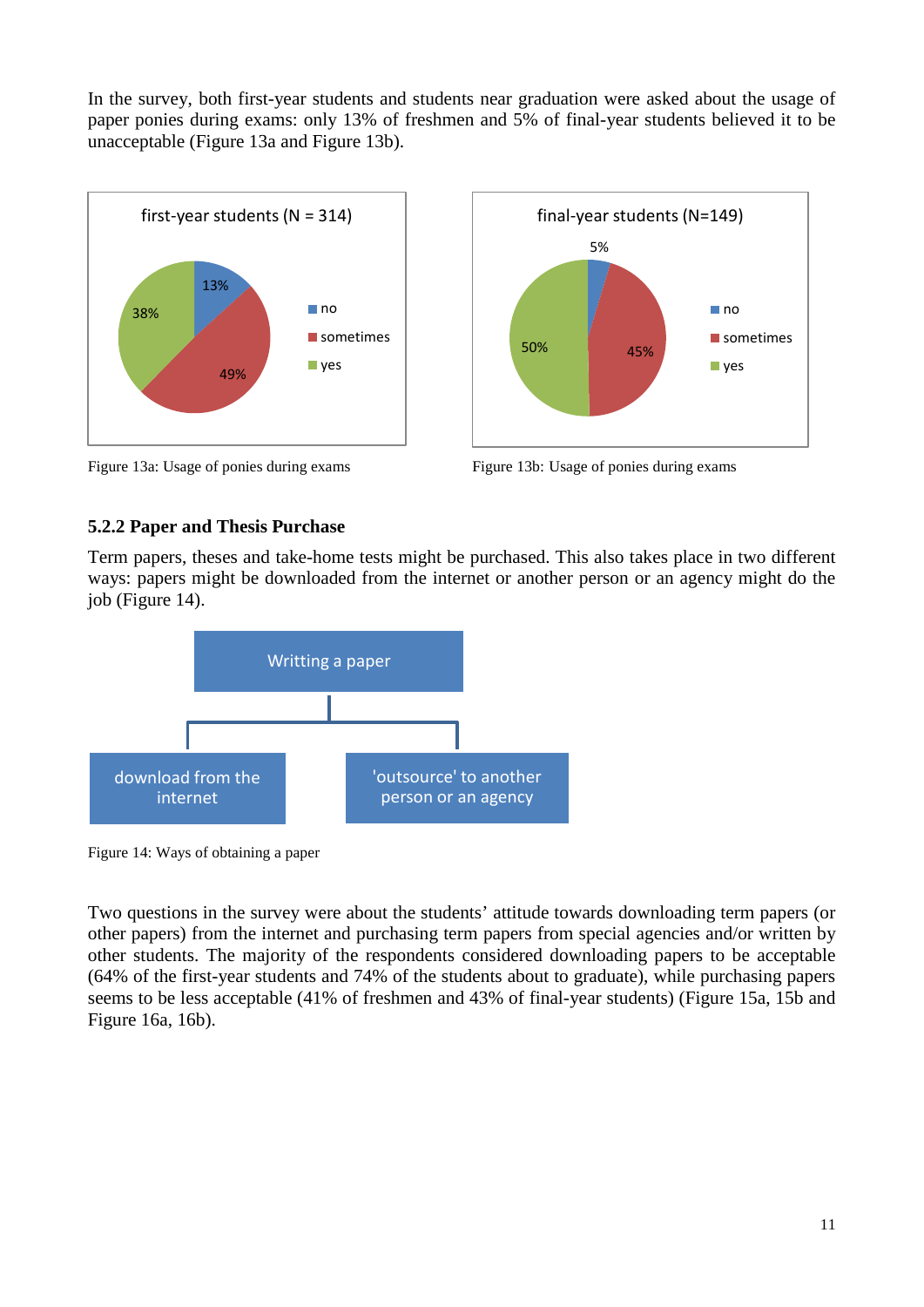

Figure 15a and Figure 15b: downloading term papers (or other papers) from internet



Figure 16a and Figure 16b: purchasing term papers (or other papers) from special agencies written by other students

There are many websites in Russia that provide an opportunity to download ready-made term papers and theses on different subjects. Most of them are free of charge. This method seems to be easy, but it might be risky: The same text might be downloaded and submitted by other students as well. In this case, all of the 'authors' might be punished.

For this reason, a custom-written paper seems to be safer, and can be ordered by an individual through an agency that provides such services. Information about these agencies can be found in almost all possible sources, including announcements in the university buildings or at university bus stations, for example:

DO written tests, term papers, diploma theses on fundamental, technical and liberal disciplines. Quickly, efficiently. Phone: XXXXXXX<sup>[13](#page-11-0)</sup>

Similar ads might be read in local newspapers:

*Fortuna* LLC completes written tests, term papers, diploma theses in all disciplines. Address: XXXXXX, Phone: XXXXXXXX<sup>[14](#page-11-1)</sup>

The abbreviation 'LLC' indicates that this is an officially registered company, most likely providing educational services. Some ads are written in a very concise way, but readers will understand the context:

Mathematics, statistics, probability theory, econometrics, physics. XXXXXXX (phone)

Some ads provide more information, for example, on price:

<sup>&</sup>lt;sup>13</sup> This advertisement was found at a bus station near two large universities in the Far East region. -

<span id="page-11-1"></span><span id="page-11-0"></span><sup>&</sup>lt;sup>14</sup> These some examples from the newspaper *Present* (Khabarovsk) from 2 February 2012 (p. 35).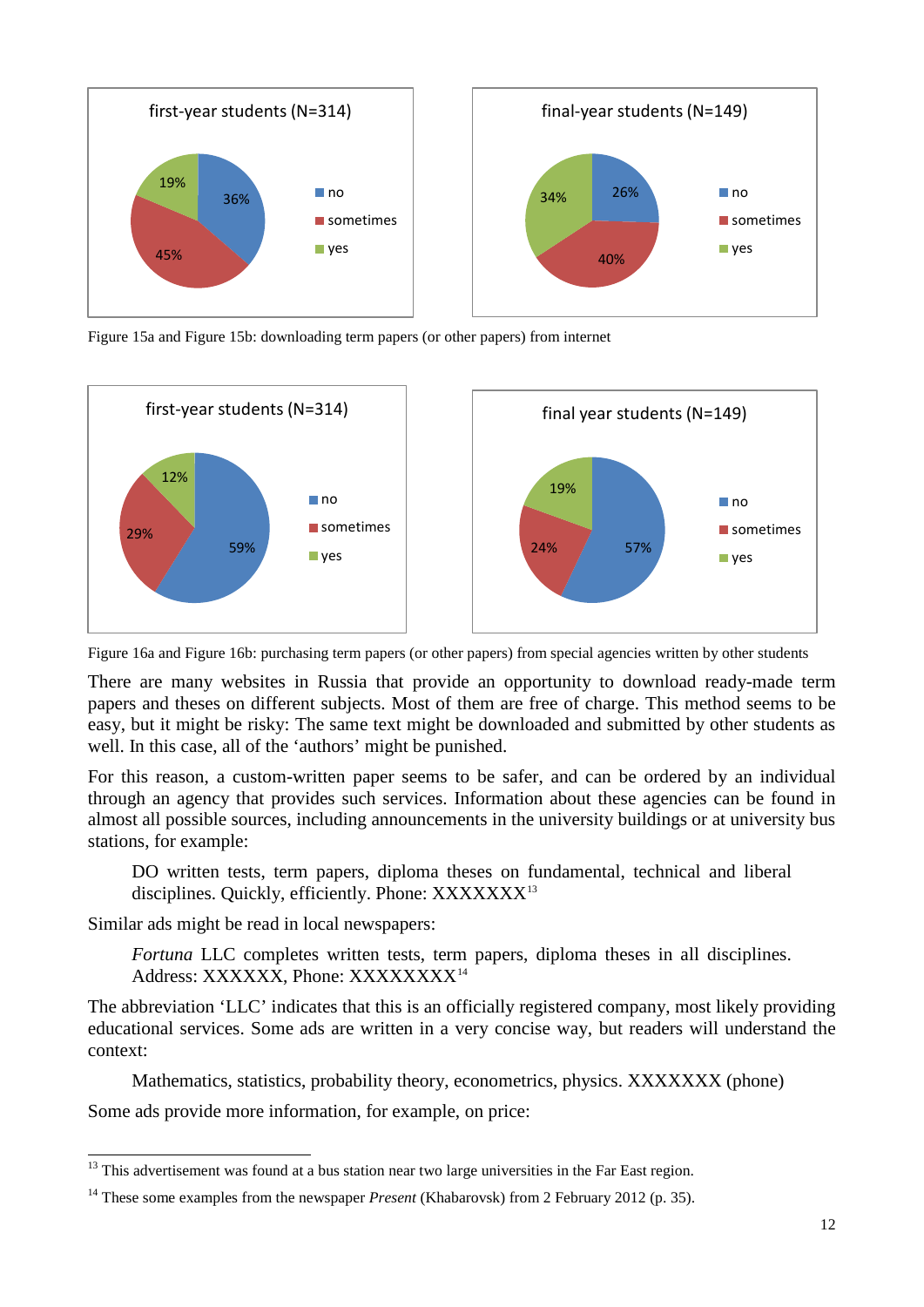Physics (50 RUB), mathematics (40 RUB), theoretical mechanics (150 RUB). Exercise solutions. XXXXXXX (phone)<sup>[15](#page-12-0)</sup>.

This type of cheating is commonly used by part-time students, who often work and/or have families and do not have enough time to study.

Professors are aware of these common services for writing papers and, as a rule, recognize them as cheating, but many usually accept them. Most professors are overloaded with work and have neither the time nor the desire to be engaged in any possible investigations. So, for example, one professor initiated the use of a software program to detect plagiarism at her university, but her initiative was not welcomed by her colleagues.

### **5.2.3 Providing Services for Faculty**

The other option to gain mileage with the faculty is to provide services for them. There are three possible techniques for this: a small service with no expectations, a larger service in exchange for something more, and a purposeful exchange (Figure 17):



Figure 17: Ways of providing services for faculty

Taking office supplies from storage to the faculty offices, for example, might be considered a small service with no expectations. This is usually done during class time, and some students might even feel even 'rewarded', especially if they do it during 'unnecessary' lectures<sup>[16](#page-12-1)</sup>. In this case, professors do not reciprocate and students actually do not expect anything in return.

For a larger service, something more is required, such as when a faculty member might move to another office. Male students are often asked to transport furniture and other items, while female students are responsible for cleaning and decorating. Students seldom refuse to participate in such activities, though they do it without much enthusiasm. The consequences are clear for them: in potential conflicts with other professors, for example, these professors might protect their helpers and ignore the problems of non-helpers. Possible recommendations for an exchange semester abroad or an interesting job might be written more positively for active participants than for nonparticipants, if the latter receive them at all. Moreover, many students are required to have a summer internship<sup>17</sup>. Students who do not receive interesting offers might instead take service jobs such as cleaning or painting at the university, which are designated as 'internships,' though this is

<sup>&</sup>lt;sup>15</sup> 50 RUB (~1.5 USD), 40 RUB (~1.2 USD), 150 RUB (~4.5 USD) as of 5 January 2014.  $\overline{a}$ 

<span id="page-12-1"></span><span id="page-12-0"></span> $16$  The Russian educational system requires, for example, students in the sciences to study philosophy and sociology, and those in literature to learn mathematics and ecology. Knowledge of these disciplines is not strictly necessary to work in those professions.

<span id="page-12-2"></span> $17$  Internships are an integral part of the educational process as a way for students to gain insights in their professions. Future journalists, for example, are expected to spend a few weeks working in print media, television or radio, and future engineers are supposed to spend some time in constructional offices or manufacturing.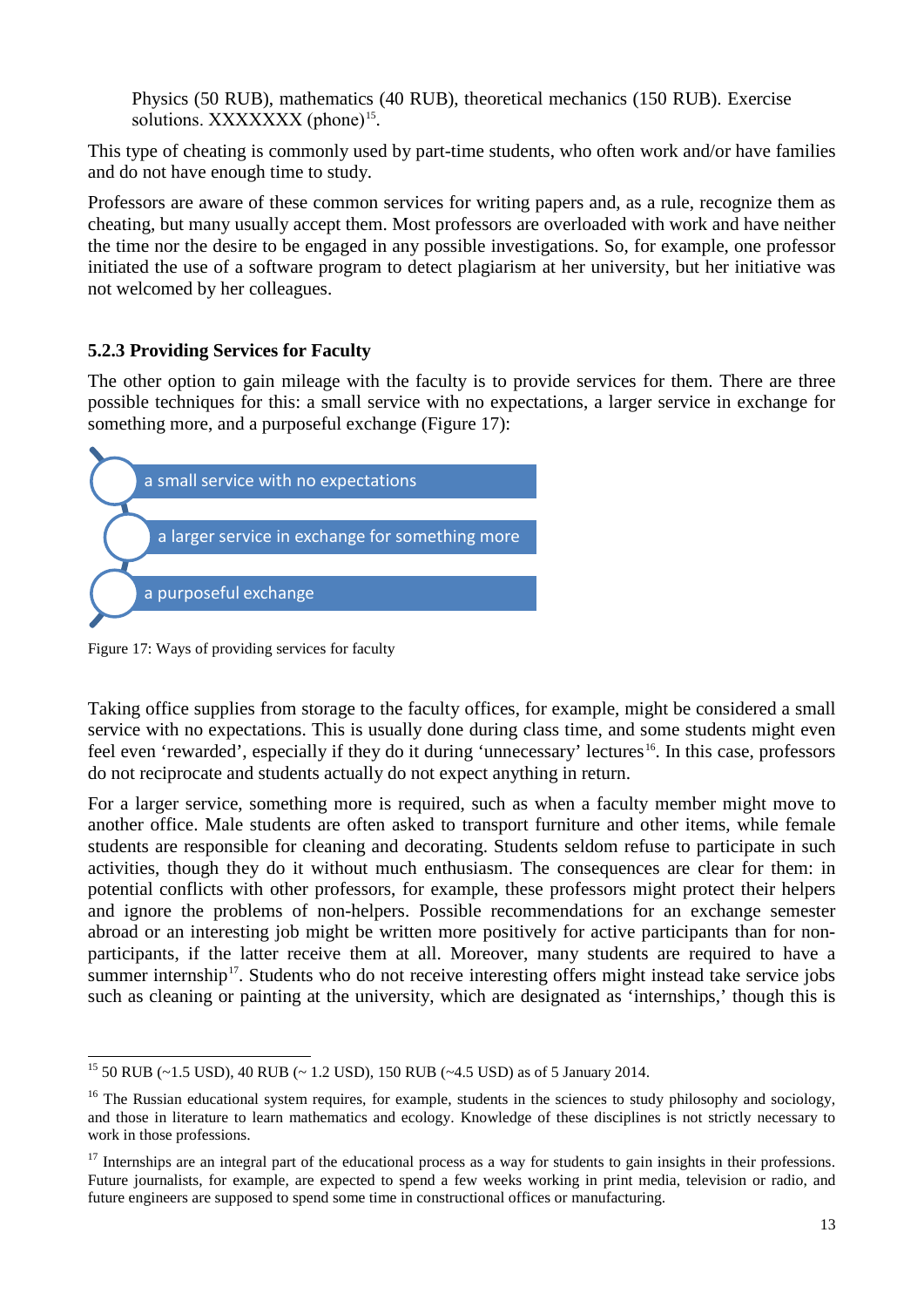officially legal. In any case, the students involved in such kinds of help might expect to receive preferential treatment from these professors.

Part-time students usually offer other services in exchange. They do this more or less honestly, but in all cases with a certain aim: to get preferential treatment and better marks:

I work for an optical chain; if you need something, I can work with you to pick up the goods more cheaply and give you a tip about the quality.

I work for a travel company; we organize group tours abroad. Contact me, I will help arrange you a trip and give a discount; many professors from our university have already considered this option.

### **5.2.4 Making Presents to Faculty**

Presents to faculty members might take two forms: Traditional presents that are a part of Russian academic culture and more pragmatic presents that are given for specific reasons (Figure 18).



Figure 18: Presents to faculty

Traditional presents: Since Russian universities have a different system and many full-time students are part of a peer group studying together for at least four years with a smaller number of professors (compared to the West), closer personal relationships develop among the students themselves and with the faculty. Therefore professors occasionally receive presents from their students. The preferred occasions are the main Russian holidays: New Year (1 January), Defender of the Fatherland Day (23 February), International Women's Day (8 March) and sometimes a professor's birthday. The presents can range from flowers through chocolate and alcohol (wine for female professors and cognac for male professors).

Other presents might be given after graduation as an individual present, such as for the good supervision of a thesis or as a group present for working together for four years. The group present might be expensive and is usually something for the entire faculty, which might be used by many professors and/or many generations of students, like a refrigerator or a projector. The other tradition is a reception organized and sponsored by students. This might range from a modest tea party at the university to a big dinner at a restaurant.

Some students, especially part-time students, can misuse this tradition, however:

Once when I came to the exam for part-time students, there was a bouquet of flowers on the table ... Of course, I said it was not necessary, but decided that I would keep it. I gave the exam as usual … The next day … I look – and there, hidden in the branches, is a gift card for cosmetics, I did not even notice it behind all that tinsel (female, professor, 40).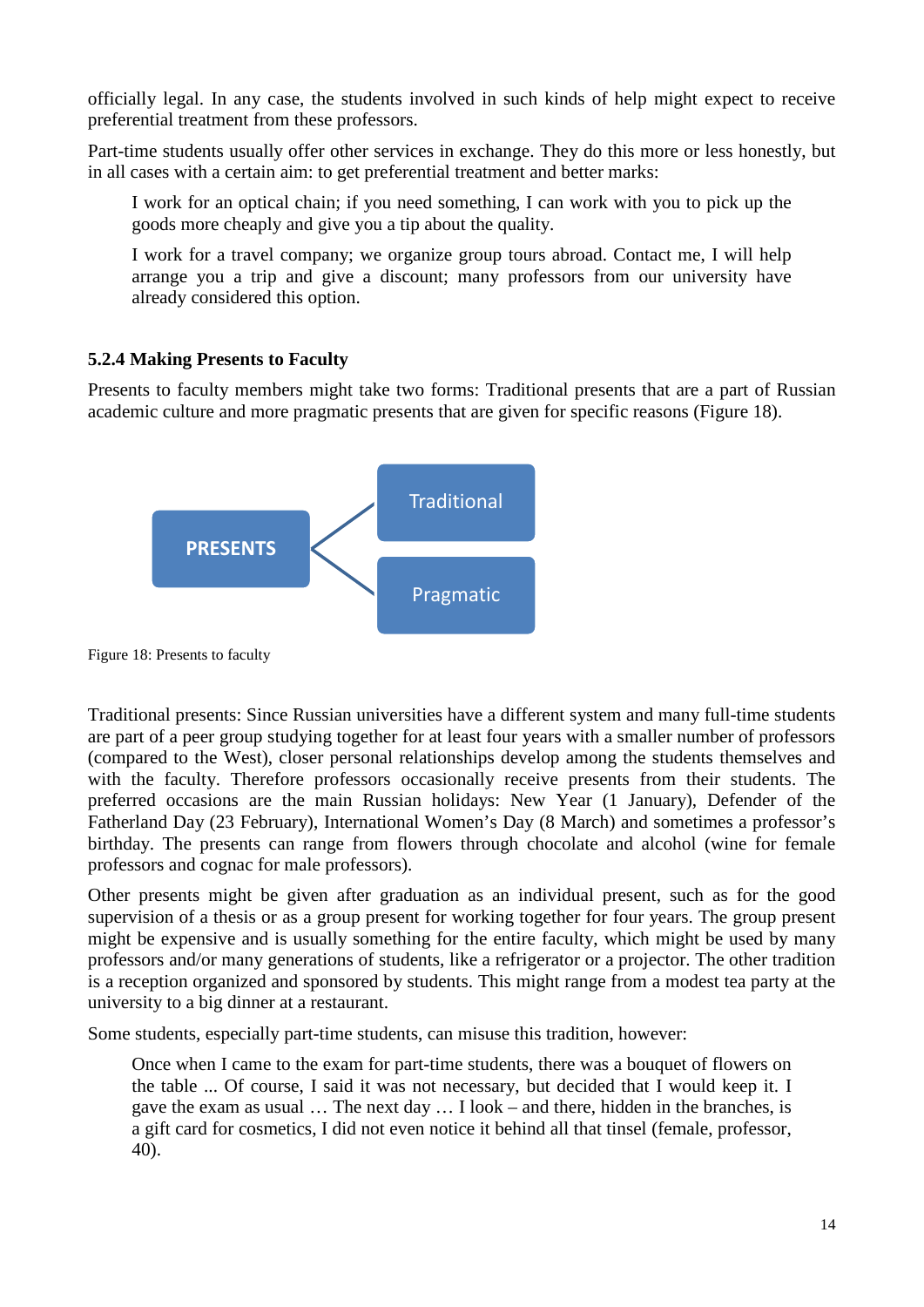#### **5.2.5 Oral agreements**

Oral agreements with professors and/or the university administration are another possible way of getting marks and preferential treatment. This might take different forms, from the simple usage of friendship to 'oral commands' from above to unofficial paid transactions (Figure 19).



Figure 19: Oral agreements

'When my friend's son entered the university, we did not tell the boy that I would help him, but my female friend asked me to 'keep an eye on him there.' For me, this would have been clear without her request – we have been friends forever – all our lives' (female, assistant professor, 46).

'Every year the director of our institute distributes the names from the list: "you are responsible for these people, you – for these." This means, that if a bonehead I am responsible for does not pass some exams, my head will be taken off, and I have to run around and ask for a favor on their behalf ... No, I do not personally receive anything for this.... It is such a duty.... You can refuse to do it, but only if you are going to quit' (male, associate professor, 36).

'...a woman from the department of [X] makes requests for over fifty people. Does this mean she has so many relatives? No way, she arranges the grades for them, either at a very cheap rate or just by crying, and some give the grades for free. And they pay her right away, so she would have a reason to run around to her colleagues' (male, associate professor, 36).

This mutual help often goes without saying and seems to be a part of the system. The Russian academic community seems to be very tightly knit: Many professors and university administrators often support their friends, relatives, neighbors, who study at their schools: As one female professor argues 'We must help each other, otherwise, why do we work here?'.

### **5.2.6 Payment**

There are usually two main options involving payment: an oral agreement between a student and a professor or an agreement reached through an intermediary. The latter option seems to be the most popular. The possible options are listed below (Figure 20a, 20b and 20c):

**To intimidate and force to pay**

A professor works hard, is strict, principled, and holds the students to a high standard regardless of any differences in their levels, but does not violate the rules and requirements. The result is that a significant number of students cannot pass the exam, and begin to look for alternative solutions.

Figure 20a: Possible interactions between students and professors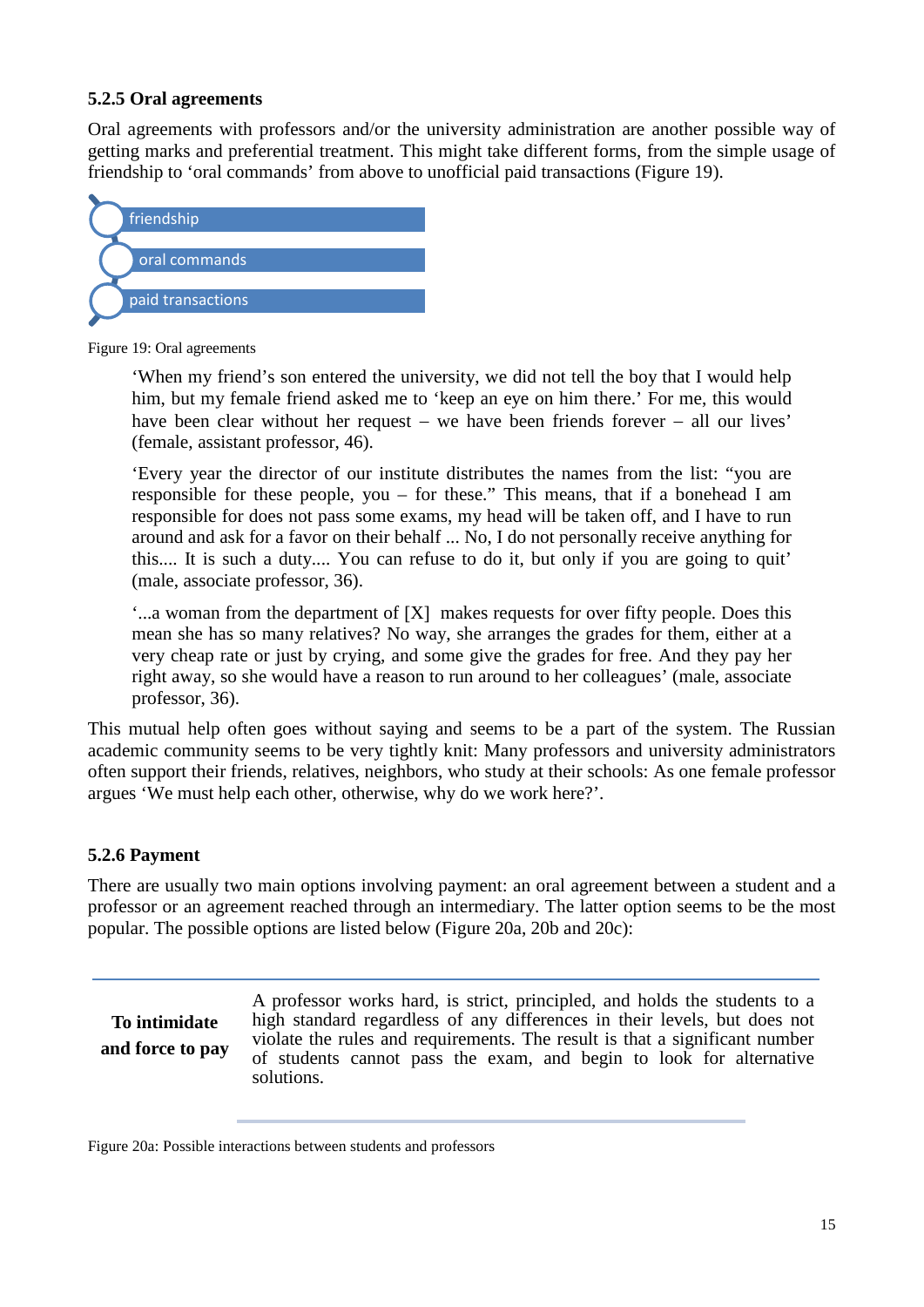It was the most difficult subject … Even the girls, excellent students, did not pass it on the first attempt. It was useless. Then we came and asked about money. [A lecturer] said that for such issues we did not even need to come. Then we found out through whom she takes … money – in the record book, exam – in the pocket (female, student, 3rd year).

**To give a hint** A professor selects some students, usually from among the underachievers, and sets his or her price using different methods – the numbers are written on a piece of paper, a board, or shown on a calculator. Often the students' attendance at paid supplemental consultations is required.

Figure 20b: Possible interactions between students and professors

My friend and I did not pass the exam, and the lecturer himself gave a hint to us that, well, we can pay a 'sponsorship fee' ... and the problem will be solved (male, student, 3rd year).

I had to leave urgently, and I did not have as much time to prepare for the exam as I expected, so I went to the lecturer and explained. Without saying a word, he wrote a number on a piece of paper and I agreed (female, student, 3rd year).

**To make a nice try** A student or a group of students try to find some informal ways to pass an exam. It might be a 'material aid' for a professor or for his/her department. Money is placed into the student's record book and is passed to a professor, who takes it, makes a mark and returns the book. If the money is given to the department, a professor usually gets it without informing the department. A professor might also offer additional paid lectures. These are not officially allowed, so a professor usually takes cash.

Figure 20c: Possible interactions between students and professors

When I was a freshman and I gave cash, he said he cannot just take money, and I should come to him for consultations and this issue will be resolved. It looks like he gave me a consultation and so he gave me a five [excellent] on the exam ... (female, student, 4th year).

… people [in the physical education department] work off an exam in the department, i.e. they paint, whitewash and so on, or they purchase sports equipment (male, student, 3rd year).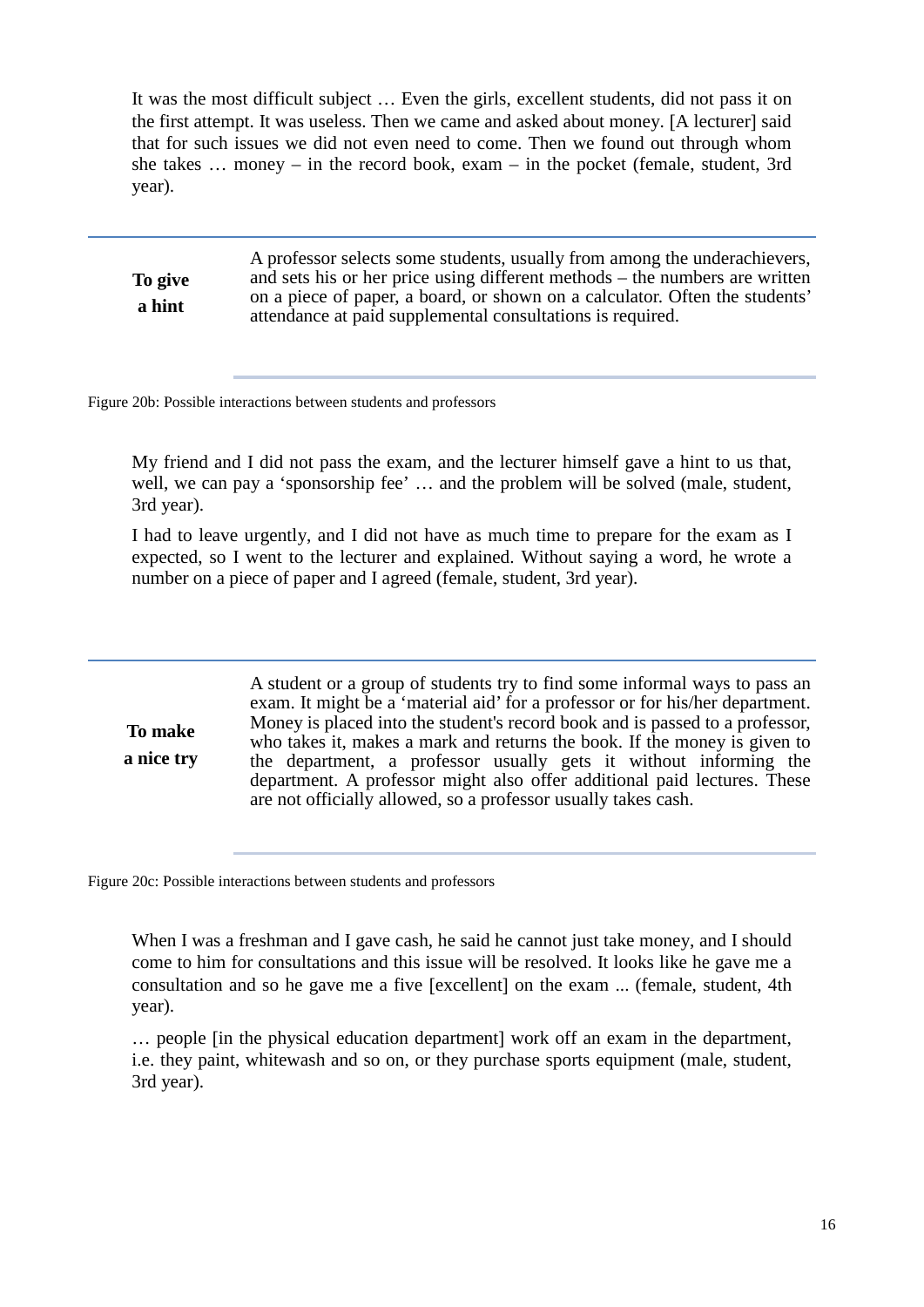## **5. Remedying Academic Corruption**

# **5.1. University Perspectives**

Russian universities cannot ignore academic dishonesty and corruption; indeed, they have tried to establish several initiatives to combat it. One of those initiatives is the use of software programs to detect plagiarism. Only a few universities use these programs on a regular basis; most of the others are just making their first steps in this direction.

The other remedy is fighting the companies that provide ghostwriting services and the outsourcing of homework. The advertisements for such services can be seen at virtually every campus; Picture 21 and Picture 22 show such announcements painted on the road. Both announcements give local telephone numbers and offer written term papers and dissertations for purchase. Picture 23 advertises more 'educational services': in addition to term papers and dissertations, it offers the completion of tests in all disciplines, as well as drawings and technical, statistical and econometrical calculations.



University administrators have no legal means to prevent this. Most of those providers are in fact officially registered companies offering educational services. Some universities have found one solution, however: They paint over the phone numbers – a practice that might be applicable for other universities (Picture 24).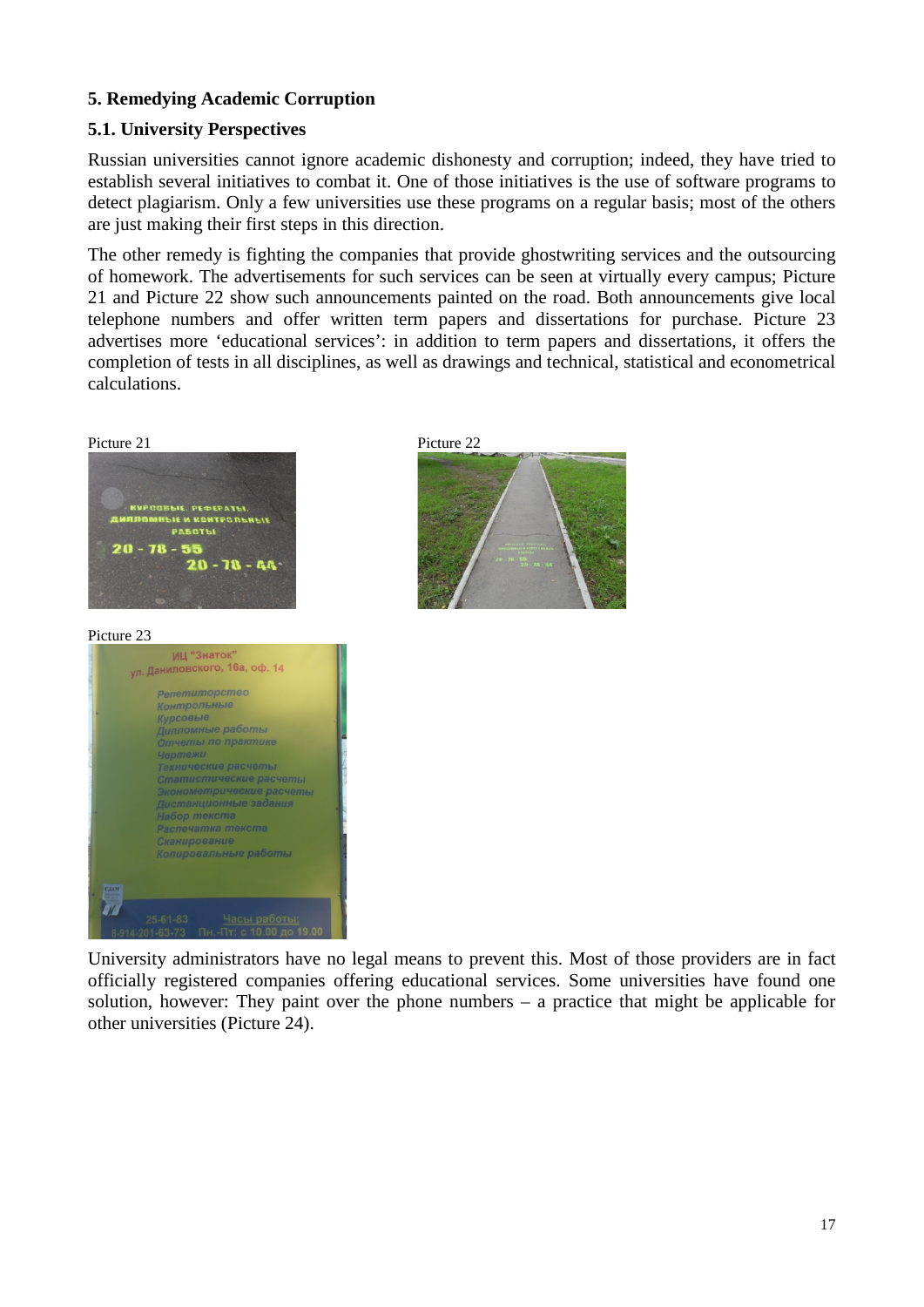

Picture 24

### **5.2 Citizens' Perspective**

Citizen activism is also becoming an effective tool for alleviating corruption in Russian academia: Students might report the unethical behavior of their professors, for example. This reporting takes different forms, ranging from a contribution in social media to approaching the local police. In the last cases, punishment usually includes a fine and a prohibition from engaging in professional activities. In December 2012, for example, a lecturer at the Ulan-Ude Institute of Railway Transport was punished for 23 cases of bribery, ranging from 1,000 Rubles (~ 30 USD) to 3,000 Rubles (~ 90 USD), with a fine of 450,000 Rubles ( $\sim$  13,700 USD) and a prohibition from teaching for two vears. The offender proposed to give his students marks without taking an exam, or changing an honestly received mark to 'excellent'. In February 2013, a lecturer from the Krasnoyarsk State Agriculture University was punished for 59 cases of bribery ranging from 1,000 Rubles (~30 USD) to 1,500 Rubles (~45 USD) with a fine of 240,000 Rubles (~7,000 USD) and a prohibition from teaching for two and half years. He also gave marks without examining his students.<sup>18</sup>

The other form of citizen activism has led to creation of *dissernet* – an online community of experts and journalists investigating plagiarism in *kandidatskaia* (~PhD) and *doktorskaia* (~ Habilitation) theses<sup>19</sup>. This initiative has had significant consequences: in addition to online debates it led to some high-profile resignations. Bloggers continue their activities and report about other famous persons cheating in their academic writing. One of the results of bloggers' activities was the changing of the existing time limit for reconsidering decisions on granting advanced degrees from 3 to 10 years.

The public surveys conducted by the Levada Center<sup>20</sup> show that the majority of respondents believe that people who plagiarize their academic works should lose their degrees (82%) and if the plagiarists are officials or deputes  $-$  their positions as well (83%). Most people (69%) are not very well informed regarding all of these scandals, however. This disinterest might be explained by the endemic corruption in Russian society and by the general corruption associated with authorities in the country: A majority of respondents believe that the level of corruption in politics is even higher than reported in media (58%) and that current anti-corruption strategies are a part of Putin's PR campaign and have nothing to do with reality (59%). The Levada Center also asks people's opinions on the most corrupt party (Table 1).

<sup>&</sup>lt;sup>18</sup> Denisova-Schmidt, E. and Leontyeva, E. (2013b), Corruption in Higher Education and Research: Russia. *Proceedings of Conference 'Coping with New Legal Challenges in Education'.* Kaunas, Lithuania, Vytautas Magnus University, pp. 55-62.

<sup>19</sup> http://www.dissernet.org/ *accessed* 20 April 2014

<sup>20</sup> *Obshchestvennoe mnenie* 2013. http://www.levada.ru/books/obshchestvennoe-mnenie-2013 *accessed* 20 April 2014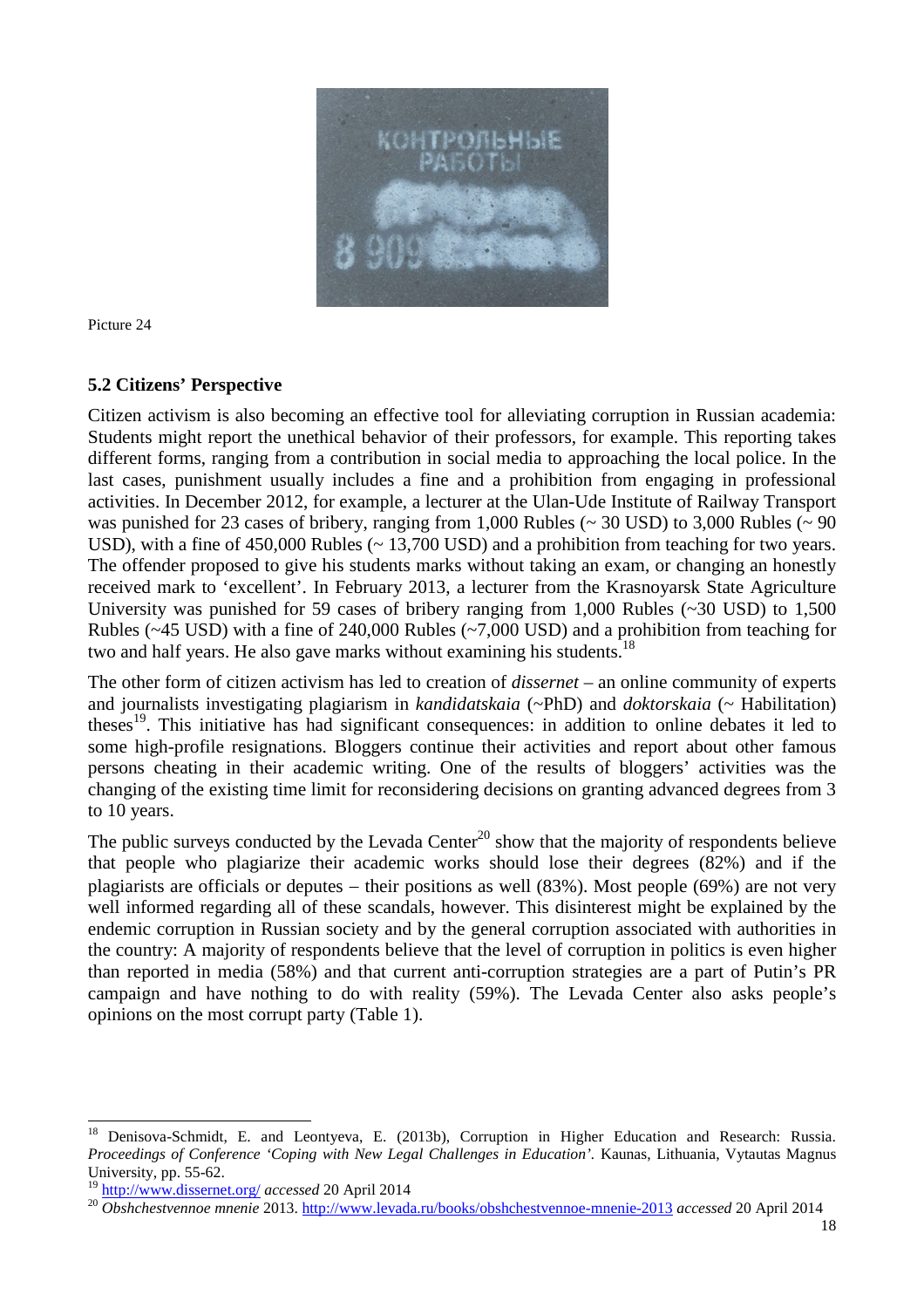**Table 1: Question: 'Deputes of which party more often hide their businesses, real estate and bank accounts abroad?'** 

|                                                   | 2013 |
|---------------------------------------------------|------|
| Deputes of "United Russia"                        | 27   |
| Deputes of "Just Russia"                          |      |
| Deputes of the Liberal Democratic Party of Russia |      |
| Deputes of the Communist Party                    |      |
| All in the same extent                            | 54   |
| Hard to say                                       |      |

Respondents are actually more concerned about the worsening level of education in the country, as well as the challenges in obtaining this education and the various informal practices engaged in by university admissions (Table 2, Table 3 and Table 4):

**Table 2: Question: 'Are you satisfied with the current educational system in Russia?'**

|                        | 2004 | 2005 | 2006 | 2007 | 2008 | 2009 | 2010 | 2011 | 2012 | 2013 |
|------------------------|------|------|------|------|------|------|------|------|------|------|
| yes                    |      |      |      | 4    | 4    | 4    |      |      |      |      |
| somewhat ves           | 18   | 15   | 22   | 21   | 21   | 19   | 18   | 16   | 16   | 18   |
| neither yes            | 20   | 19   | 22   | 22   | 26   | 24   | 28   | 25   | 24   | -    |
| or no                  |      |      |      |      |      |      |      |      |      |      |
| somewhat no            | 30   | 33   | 28   | 29   | 30   | 27   | 26   | 29   | 27   | 46   |
| $\mathbf{n}\mathbf{o}$ | 20   | 25   | 18   | 18   | 13   | 12   | 12   | 16   | 23   | 26   |
| hard to say            | 8    | 6    | 8    | 6    | 6    | 15   | 15   | 13   |      | 8    |

**Table 3: Question: 'Can you, your children, or your grandchildren get a good education, if necessary?'** 

|            | 2002 | 2003 | 2004 | 2005 | 2006 | 2007 | 2008 | 2009   | 2010 | 2011 | 2012 | 2013 |
|------------|------|------|------|------|------|------|------|--------|------|------|------|------|
| yes        |      | o    | O    | b    |      | Ō    |      | $\sim$ |      |      |      |      |
| somewhat   | 30   | 26   | 30   | 26   | 35   | 31   | 36   | 27     | 32   | 28   | 28   | 23   |
| yes        |      |      |      |      |      |      |      |        |      |      |      |      |
| somewhat   | 38   | 38   | 35   | 35   | 34   | 35   | 36   | 34     | 33   | 35   | 43   | 39   |
| no         |      |      |      |      |      |      |      |        |      |      |      |      |
| no         | 21   | 26   | 25   | 28   | 19   | 21   |      | 15     | 14   | 15   | 16   | 18   |
| to<br>hard | 4    |      | J    |      |      |      |      | 21     | 18   | 18   | 10   | 9    |
| say        |      |      |      |      |      |      |      |        |      |      |      |      |

| Table 4: Question: 'By introducing EGE the number of bribes, <i>blat</i> and other violations by |  |  |  |
|--------------------------------------------------------------------------------------------------|--|--|--|
| finishing the school and entering universities would/are '                                       |  |  |  |

|                           | 2009 | 2010 | 2011 | 2012 | 2013 |
|---------------------------|------|------|------|------|------|
| increase/increasing       |      | 27   | 30   | 35   | 30   |
| decrease/decreasing       |      |      |      |      |      |
| remain/remaining the same | 36   |      | 33   | ⌒    | 34   |
| hard to say               |      | 28   |      |      |      |

Potential Employers are also concerned about the decreasing educational levels of their job-seekers. Job advertisements might even mention the universities whose graduates they are looking for. Some recruiters might not even consider candidates with distance learning diplomas.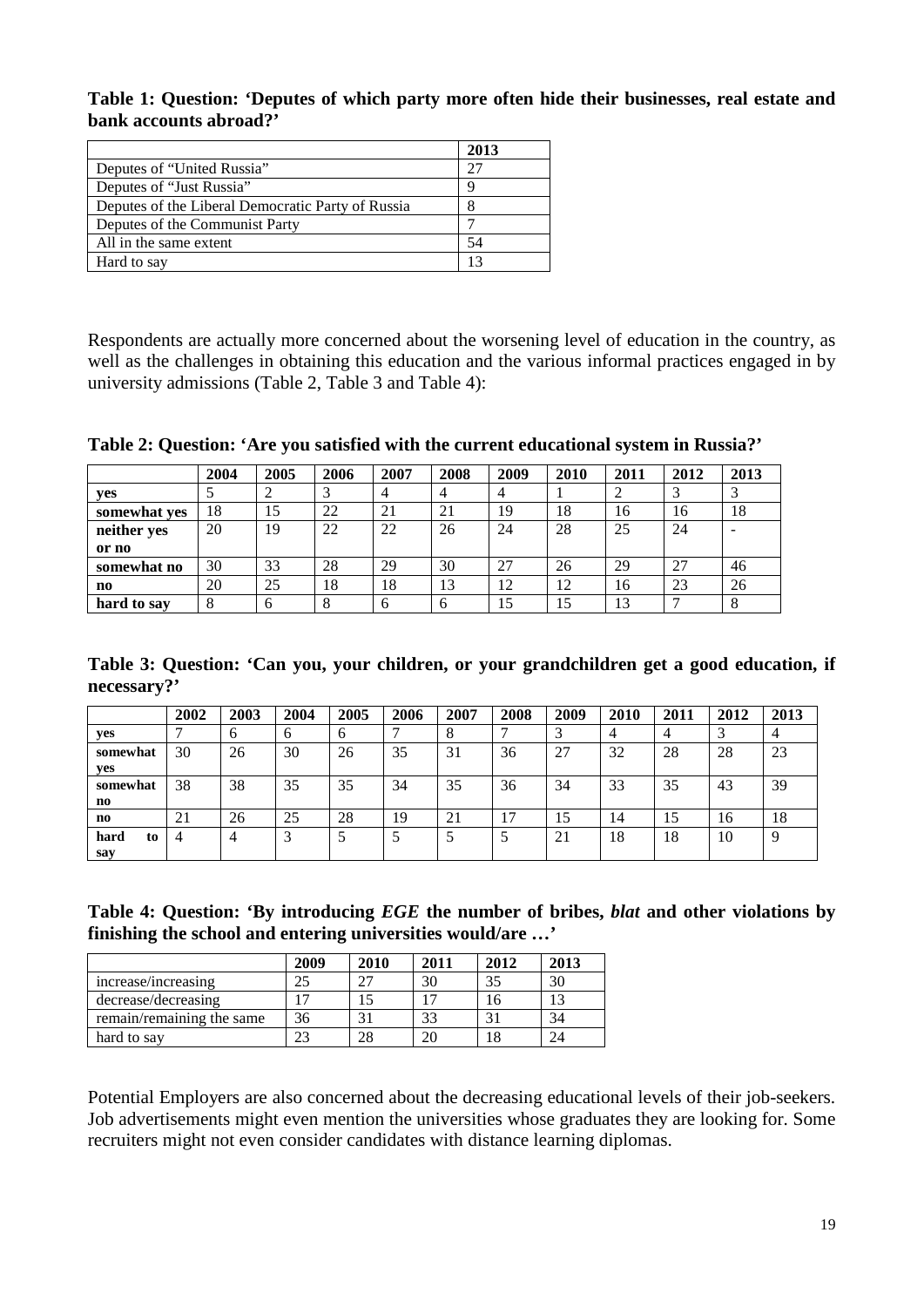#### **6. Conclusion and Outlook**

There is an urgent need for more applied, pragmatic remedies for corruption in academia. This was also recently stressed by Elena Panfilova, the chairwoman of TI Russia, who created some initiatives on the transparency and integrity of Russian universities<sup>21</sup>. Scholarly research seldom seems to translate into concrete tools and reform. One of the main reasons for this is the systematic, longstanding tradition of corruption in almost every area of society: business, politics, and everyday life. Corrupt behavior seems to be a norm rather than a deviation in Russia. The other reason might be the high dependency of universities on such factors as the number of students enrolled. A typical public university in Russia receives half of its budget from state money calculated according to the number of students, and half from the students' tuition and fees. If they expel underachieving students, the university would lose a substantial part of its budget, which may lead to a decline in its research activities and the laying off of professors and staff. Therefore, many universities and professors really have a dilemma between being more tolerant with some students – and sometimes even watering down the course requirements to retain them – or potentially losing their job. As long as this dependence exists, any action on the transparency and integrity of Russian universities would be difficult to implement.

<span id="page-19-0"></span><sup>21</sup> <http://transparency.org.ru/v-rossii/vuzy-dolzhny-byt-prozrachnymi> *accessed* 20 April 2014  $\overline{a}$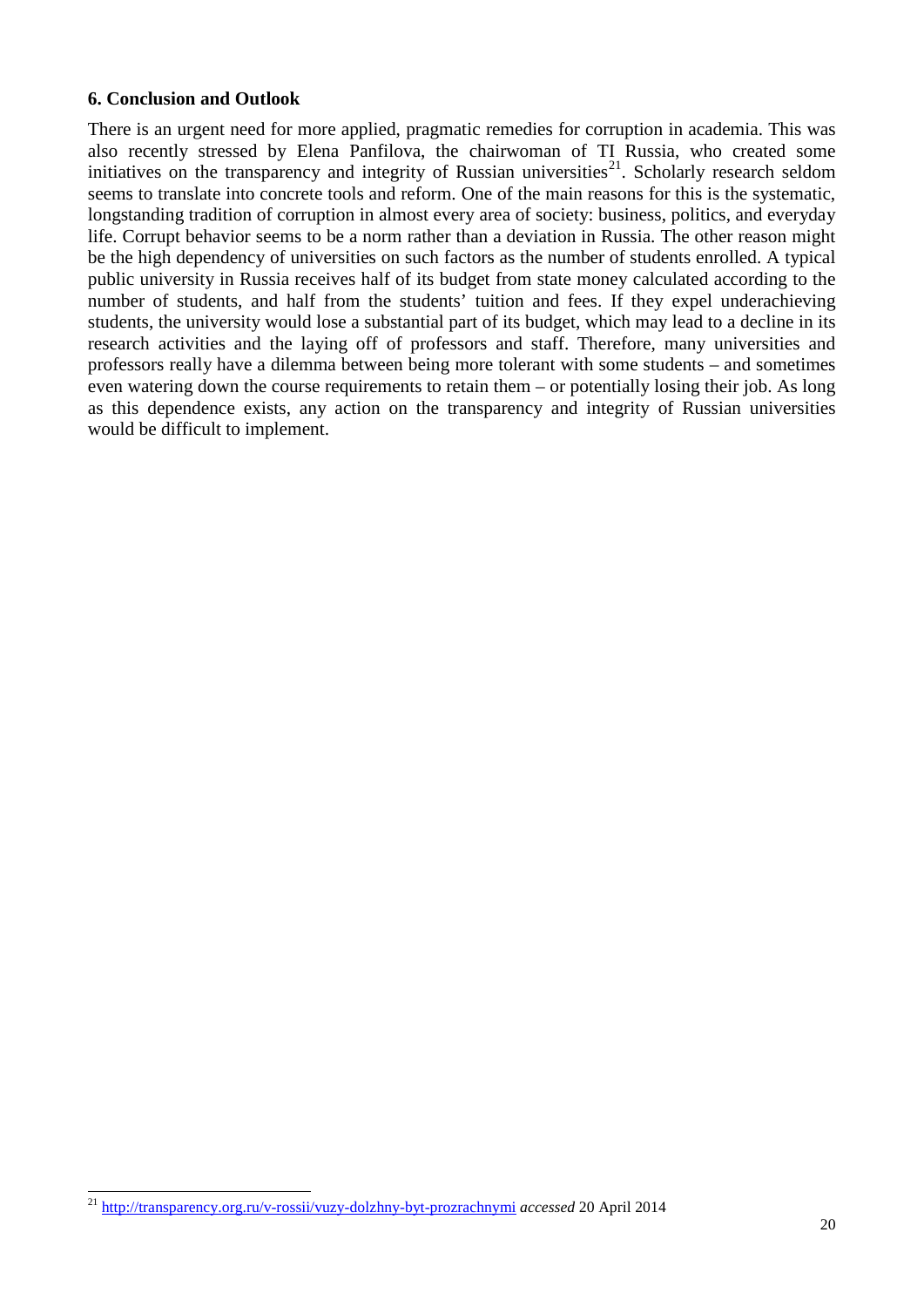#### **References:**

Altbach, P. G., [Reisberg,](http://routledge-ny.com/books/search/author/liz_reisberg/) L., [Yudkevich,](http://routledge-ny.com/books/search/author/maria_yudkevich/) M. [Androushchak,](http://routledge-ny.com/books/search/author/gregory_androushchak/) G. and [Pacheco](http://routledge-ny.com/books/search/author/ivan_f_pacheco/) I. F. (2012), *Paying the Professoriate*. *A Global Comparison of Compensation and Contracts*. Routledge, New York.

Androushchak, G. and Yudkevich, M. (2012), "Russian Higher Education: Salaries and Contracts", in Altbach, P. G., [Reisberg,](http://routledge-ny.com/books/search/author/liz_reisberg/) L., [Yudkevich,](http://routledge-ny.com/books/search/author/maria_yudkevich/) M. [Androushchak,](http://routledge-ny.com/books/search/author/gregory_androushchak/) G. and [Pacheco](http://routledge-ny.com/books/search/author/ivan_f_pacheco/) I. F. (2012), *Paying the Professoriate*. *A Global Comparison of Compensation and Contracts*. Routledge, New York, pp. 265-278.

Denisova-Schmidt, E. (2013), Justification of Academic Corruption at Russian Universities: A Student Perspective (November 14, 2013). Edmond J. Safra Working Papers, No. 30. Available at SSRN: http://ssrn.com/abstract=2353513 or<http://dx.doi.org/10.2139/ssrn.2353513>

Denisova-Schmidt, E. and Leontyeva, E. (2012a), *Korrupciia v povsednevnoi zhizni, biznese i kul'ture. Vzgliad rossiiskikh studentov* (Corruption in Everyday Life, Business and Culture. A Russian Student Perspective)*,* Europäischer Hochschulverlag, Bremen.

Denisova-Schmidt, E. and Leontyeva, E. (2012b), "Do Russian universities teach their students to be corrupt? Some empirical evidence from the Far East". *Journal of International Scientific Publications: Educational Alternatives*, Vol. 10, No. 3, pp. 258-275.

Denisova-Schmidt, E. and Leontyeva, E. (2012c), "Perception of corruption by first-year and final-year students in Russia". Available at http://www.insidehighered.com/blogs/worldview/perception-corruption-first-year-and-final-year-students-russia (accessed 12 August 2013).

Denisova-Schmidt, E. and Leontyeva, E. (2013a), *Korrupciia v Rossii: aktual'nye tendencii i perspektivy. Vzgliad rossiiskich studentov* (Corruption in Russia: Current Trends and Outlooks. A Russian Student Perspective), Europäischer Hochschulverlag, Bremen.

Denisova-Schmidt, E. and Leontyeva, E. (2013b), Corruption in Higher Education and Research: Russia. *Proceedings of Conference 'Coping with New Legal Challenges in Education'.* Kaunas, Lithuania, Vytautas Magnus University, pp. 55-62.

Denisova-Schmidt, E. and Leontyeva, E. (2013c), Sjuzhety o korrupcii v rossiiskich fil'mach i serialach: Vzgliad rossiiskich studentov (The Representation of Corruption in Russian Movies and Sitcoms: A Russian Student Perspective), Europäischer Hochschulverlag, Bremen.

Denisova-Schmidt, E. & Leontyeva, E. (2014). The unified state exam in Russia: problems and perspectives. *International Higher Education*, 76, 22−23.

Fedorenko L.P. (2005), "'Tenevye' ontkloneniia v vuze: grani problemy" ('Shady' deviations in universities: facing problems), *Soziologicheskie issledovaniia*, 10, pp. 62-63.

Galitskii, E.B. and Levin, M.I. (2004a), *Korruptsiia v sisteme obrazovaniia*. (Corruption in the higher education system) GU-VSHE, Moscow.

Galitskii, E.B. and Levin, M.I. (2004b), "Korrupciia v rossiiskoi sisteme obrazovaniia" (Corruption in the Russian education system), *Narodnoe obrazovanie*, vol.10, pp. 45-52.

Galitskii, E.B. and Levin, M.I. (2004c), "Korrupciia v sisteme obrazovaniia" (Corruption in the education system), *Transition. Ekonomicheskii vestnik o voprosach perechodnoi ekonomiki,* No. 2, pp. 11-12.

Galitskii, E.B. and Levin, M.I. (2008a), "Vsiatkoobuchenie i ego sotzsial'nye posledstviia" (Education through bribery and its social consequences), *Voprosy obrazovaniia*, No. 3, pp. 105-117.

Galitskii, E.B. and Levin, M.I. (2008b), "Korruptsiia v rossiuskoi sisteme obrazovaniia: pravda i vymesel" (Corruption in Russian education systems: Realities and Fantasies), *Ekonomika obrazovaniia*, No. 1, pp. 122-123.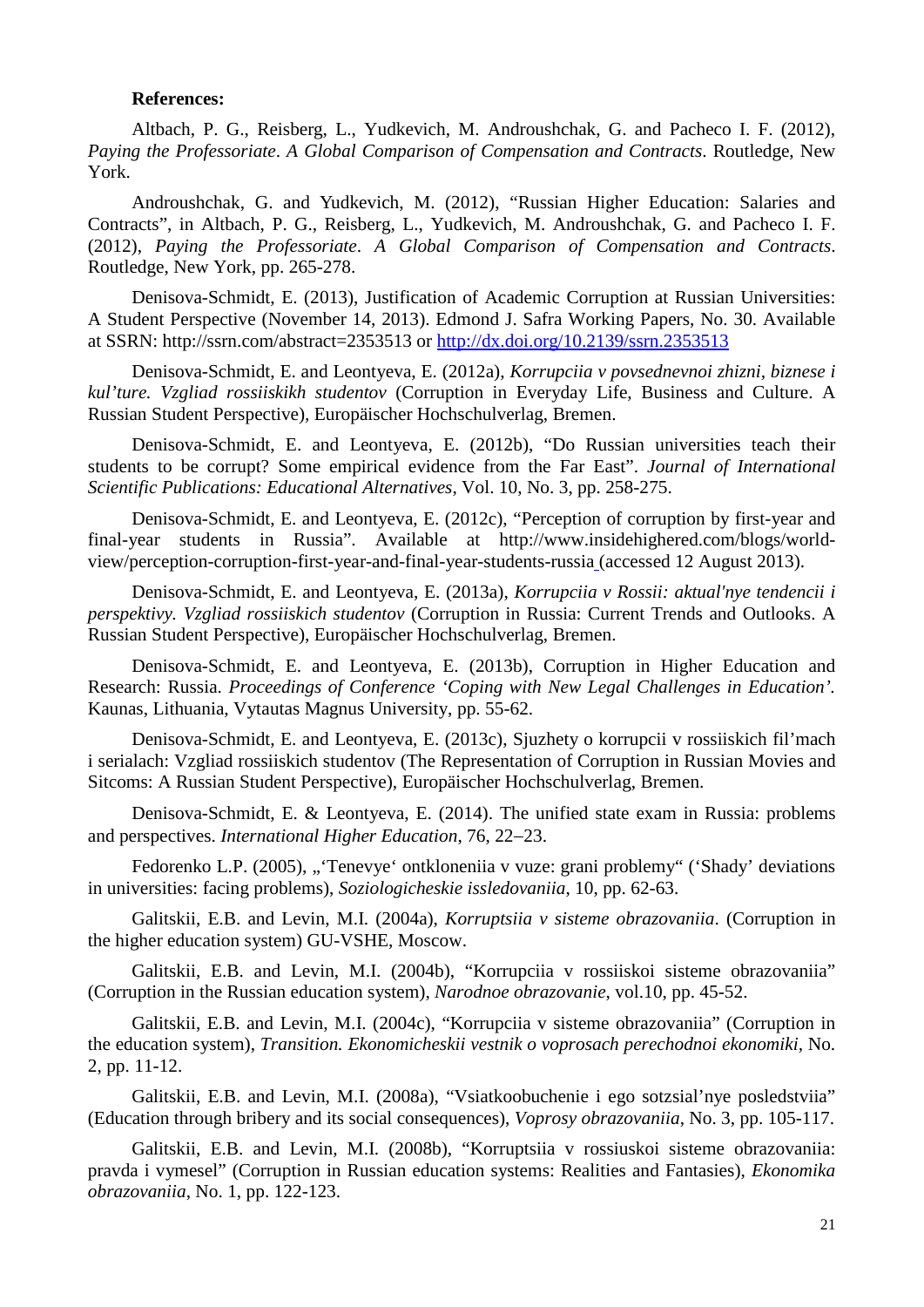Graham, L. and Dezhina, I. (2008), *Science in the New Russia*, Indiana University Press, Bloomington and Indianapolis.

Kalinyllin T. (2006), Rossiiskii rynok dissertatsionnych uslug. (Russian market of dissertation services), *Ekonomicheskaia sotsiologiia,* Vol. 7, No. 1, pp. 14-37.

Kashyn, A., Sakhno, U. & Kurbatov, S., (2013), "Analitychnyi zvit "Rejtyng vyshchyh navchalnyh zakladiv Ukrajiny "Kompas-2013" (Analytical report "Rating of Ukrainian universities "Compass-2013"), System Capital Management, available at http://bestuniversities.com.ua/sites/default/files/c2013.pdf (accessed 12 August 2013)

Kastouéva-Jean, T. (2013), *Les universités russes sont-elles compétitives?* CNRS Editions/Ifri, Paris.

Klein, E. (2011), "Academic Corruption in Russia", in Mansfeldová, Z. and Pleines, H. (Eds.) *Informal relations from democratic representation to corruption. Case studies from Central and Eastern Europe*, Stuttgart: Ibidem-Verlag (Changing Europe, 8), pp. 225-240.

Klein, E. (2012), "Academic Corruption and Reform in Russia and Ukraine", in Kosals, L. and Pleines, H. (Eds.): *Governance failure and reform attempts after the global economic crisis of 2008/09. Case studies from Central and Eastern Europe,* Stuttgart: Ibidem-Verlag (Changing Europe, 9), pp. 173-190.

Latova, N.V. and Latov, J.V. (2007), Obman v uchebnom protzesse (Cheating in the educational process). *Obschestvennye nauki i sovremennost'*, No. 1, pp. 31-46.

Ledeneva, A. (1998), *Russia's Economy of Favours. Blat, Networking and Informal Exchange.* Cambridge: Cambridge University Press.

Ledeneva, A. (2013), *Can Russia Modernise? Sistema, Power Networks and Informal Governance.* Cambridge: Cambridge University Press.

Leontyeva, E. (2004), "Obrazovanie s iznanki: opyt pilotajnogo issledovaniya «tenevyh» otnoshenii v vuze" (Education from within: The experience of the pilot research of shadow relationships at universities), *Sociologicheskie issledovaniia*, No. 12, pp. 126-138.

Leontyeva, E. (2006), "Diplom «pod klyuch» ili neformal'naya praktika opekunstva v sovremennyh rossiiskih vuzah" (The 'turnkey' diploma (*'pod klyuch'*), or the informal practice of guardianship at modern Russian universities), *Zhurnal sociologii i social'noi antropologii*, Vol. 9, No. 4, 37, pp. 140-159.

Leontyeva, E. (2008a), "Informal vs corrupt: dva podhoda k analizu tenevyh otnoshenii v sfere obrazovaniya" (Informal vs. corrupt: Two approaches to the analysis of shadow relationships in education), *Zhurnal sociologii i social'noi antropologii*, Vol. 11, No. 2, 43, pp. 110-121.

Leontyeva, E. (2008b), "Neformal'nye otnosheniya v vuze kak predmet social'noi nauki: rutina ili put' k korrupcii" (Informal relationships at the university as a issue of social sciences: routine or the way to corruption), *Vestnik TOGU,* Vol. 9, No. 3, 10, pp. 75-90.

Leontyeva, E. (2008c), "Neformal'nye otnosheniya v sfere vysshego obrazovaniia (iz opyta mejdunarodnyh issledovanii korrupcii)" (Informal relationships in higher education: From the experience of international studies ), *Vysshee obrazovanie v Rossii*, No. 3, pp. 99 -107.

Leontyeva, E., Lidzar' T. A. and E. N. Fetisova (2009), "Korrupciia v strukture neformal'nogo prostranstve vuza: voprosy teorii i metodologii" (Corruption in the structure of informal space at the university: Issues of theory and methodology). *Vestnik TOGU*, Vol. 1, No. 12, pp. 205-214.

Leontyeva, E. (2009a), "Stereotipy vospriiatiia korrupcii v massovom soznanii rossiian" (Corruption perception stereotypes in the Russian mass consciousness),*Vlast' i upravlenie na Vostoke Rossii*, Vol. 2, No. 47, pp. 135-139.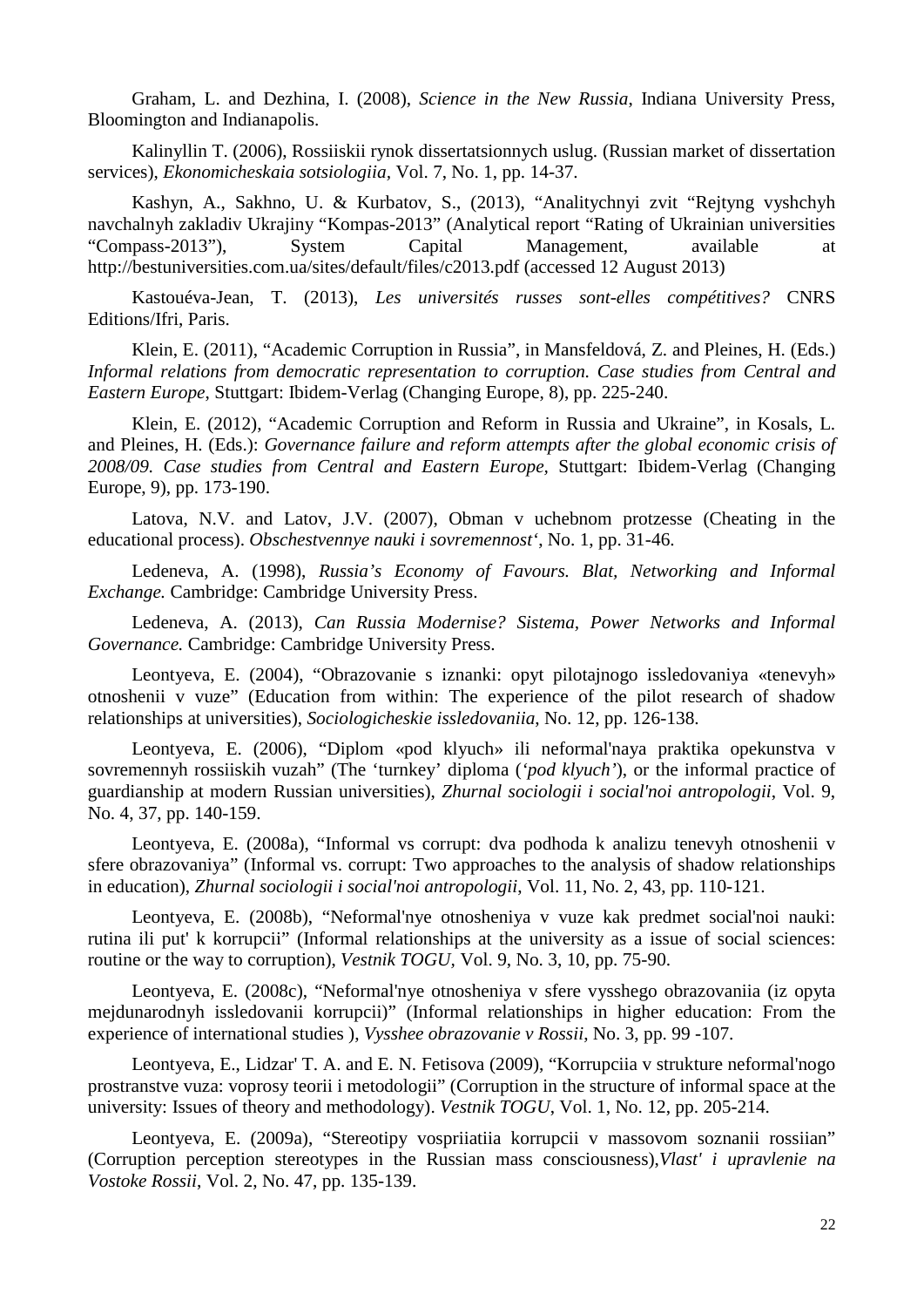Leontyeva, E. (2009b), *"Povsednevnye kommunikacii i ukorenennost' korrupcii v neformal'nom prostranstve vuza" (*Daily communications and the embeddedness of corruption in a university's informal spaces), *Vestnik Tomskogo Gosudarstvennogo universiteta*, Vol. 8, No. 325, pp. 43-48.

Leontyeva, E. (2009c), *Regional'nyi vuz v period peremen: neformal'nye dominanty sistemy*. (Engl.: Regional University in transition: dominant informal components of the system). Khabarovsk: Pacific National University

Leontyeva, E. (2010a), "Standarty i real'nost': mozhno li v rossiiskih vuzakh uchit'sia po pravilam?" (Standards and reality: Is it possible to study at Russian universities according to the rules?), *Voprosy obrazovaniya,* No. 1, pp. 208-224.

Leontyeva, E. (2010b), "Dar ili korrupciia? Issledovanie pochemu trudno byt' blagodarnym chelovekom v rossiiskom vuze?" (Gift or corruption? A study on why it is so difficult to be thankful at a Russian university), *Terra economicus*, No. 3, pp. 82-90.

Leontyeva, E. O. (2010c), *Institualizatciia neformal'nykh praktik v sfere vysshego obrazovaniia*, (Engl.: The institutionalization of informal practices in higher education). Doktorskaia dissertatsiia, Khabarovsk: Pacific National University.

Leontyeva, E. (2011), 'Informal ways of obtaining grades in modern Russian universities. How daily ties become corruption networks', in Mansfeldová, Z. and Pleines, H. (Eds.) *Informal relations from democratic representation to corruption. Case studies from Central and Eastern Europe*, Stuttgart: Ibidem-Verlag (Changing Europe, 8), pp. 241- 253.

Leontyeva, E. (2013), Corruption networks in the sphere of higher education: an example from Russian mass universities, In Ch. Giordano & Hayoz N. (Eds.): *Informal Power and Practices in Eastern Europe* (Interdisciplinary Studies on Central and Eastern Europe). Peter Lang, forthcoming.

Oleinik, A. (2012), "Institutional transfers in the Russian system of higher education: a case study", *Journal of Economic Issues*, Vol. 47, No. 4, pp. 881-908.

Osipian, A. (2012a), "Economics of corruption in doctoral education: The dissertations market", *Economics of Education Review*, Vol. 31, No. 1, pp. 76–83.

Osipian, A. (2012b), "Education corruption, reform, and growth: Case of post-Soviet Russia", *Journal of Eurasian Studies*, Vol. 3, No. 1, pp. 20–29.

Osipian, A. (2012c), "Grey areas in the higher education sector: Legality versus corruptibility", *Brigham Young University Education and Law Journal,* Vol. 1, No. 1, pp.140–190.

Osipian, A. (2012d), "Loyalty as rent: Corruption and politicization of Russian universities", *International Journal of Sociology and Social Policy*, Vol. 32, Nos. 3–4, pp.153–167.

Osipian, A. (2012e), "Who is guilty and what to do? Popular opinion and public discourse of corruption in Russian higher education", *Canadian and International Education Journal*, Vol. 41, No. 2, pp. 81–95.

Osipian, A. (2013a), "Will bribery and fraud converge? Comparative corruption in higher education in Russia and the USA", *Compare: A Journal of Comparative and International Education*, DOI: 10.1080/03057925.2012.728374

Osipian, A. (2013b), "Recruitment and admissions: fostering transparency on the path to higher education", Global Corruption Report: Education, Transparency International, pp. 148-155.

Rimskii, V.L. (2010), "Sposobstvuet li sistema vysshego obrazovaniia rasprostraneniiu korrupcii v Rossii?" (Does the higher education system promote the spreading of corruption in Russia?), *Terra Economicus*, Vol.8, No. 3, pp.91-102.